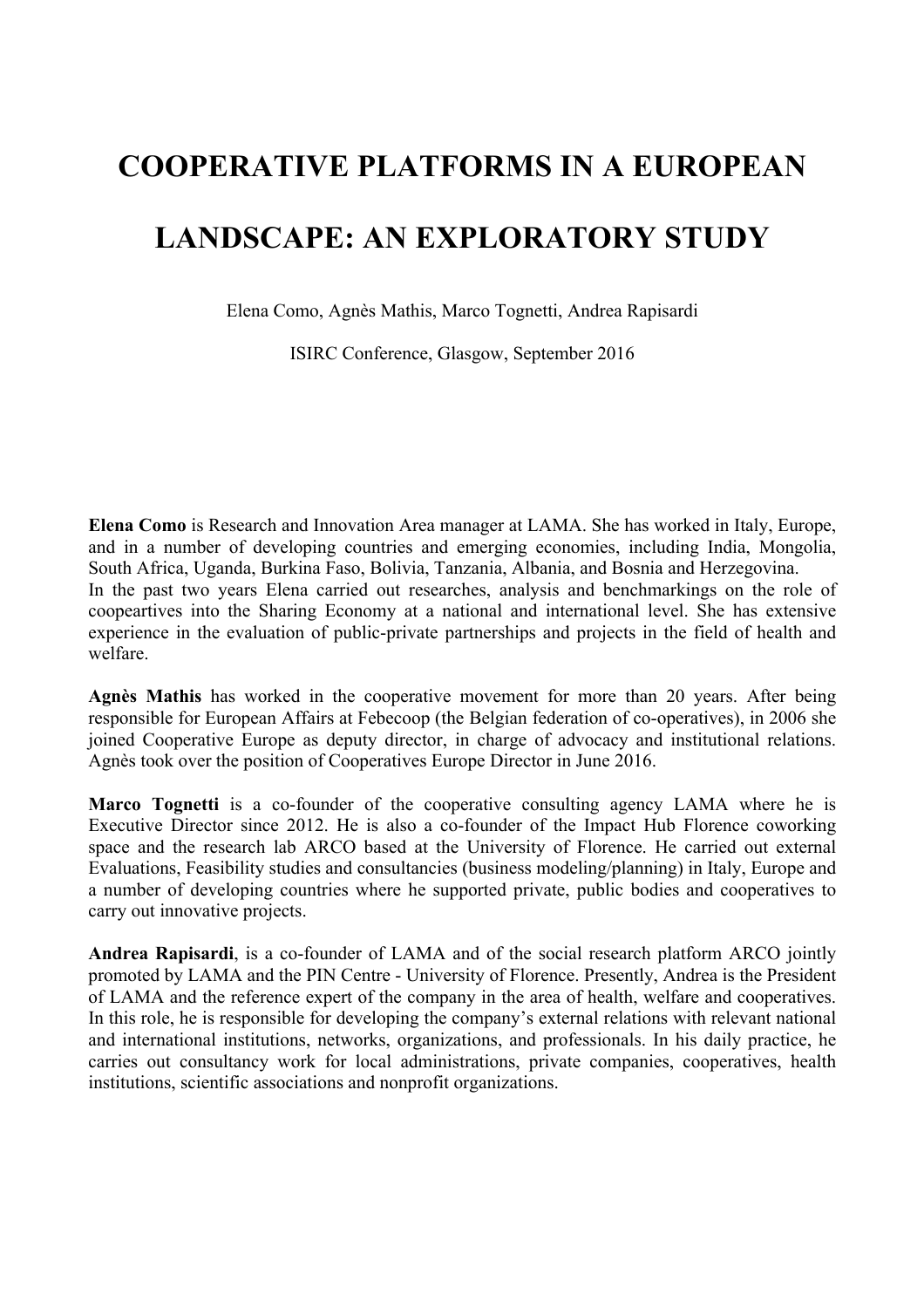### 1. **Introduction**

In the past few years we have assisted to the rapid spread and growth of what is now commonly called the "sharing" or "collaborative economy". These terms are usually used to refer to a broad and varied group of experiences that, in different ways and sectors, promote the use of digital platforms to connect distributed groups of people and enable them to exchange, share resources, or collaborate in different ways. New collaborative economy platforms are continuously being launched by companies, nonprofits, informal groups, or even public actors, and operate sometimes locally, sometimes at a national or even global scale. The underlying idea is that many existing resources are underutilised by their owners, and they could be better valorized if shared or exchanged with others who may be in need of them. This may be applied to material resources (a spare room in the apartment, or a car that is underutilised by its owner), as well as immaterial resources (time, specific knowledge, etc). The collaborative economy is usually based on digital platforms because these makes it easier, faster, and less expensive to share and exchange, but we are also assisting to the emergence of other forms of "sharing" and "collaboration", which take for example place in physical spaces (co-working) or through different organizational forms.

The emergence of the collaborative economy comes with the spread and revitalization in the past years of powerful discourses about "collaboration", "participation", "sharing", and so on, which are of course not new in human history, but are taking momentum also due to the economic crisis and the need of people to feel connected and access resources in convenient ways.

We find particularly interesting to investigate the potential interaction between the collaborative economy and cooperative companies. Born in the XIXth century, cooperatives are a large movement counting in 2015 almost 180,000 enterprises in the world, over 140 million members, more than 4,5 billion employees and more than  $E1,000$  billion turnover. Only in Europe, there are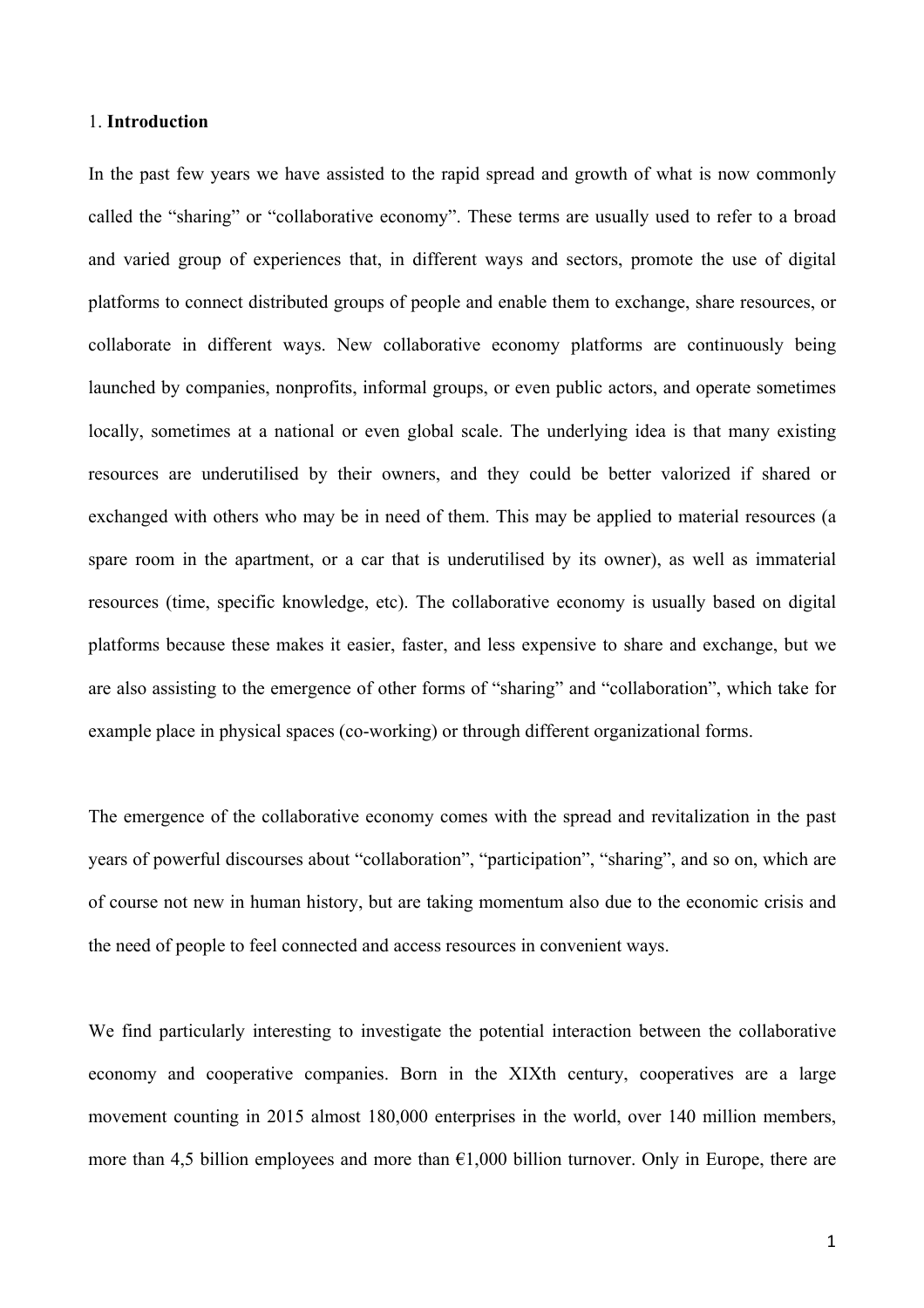127 million members, meaning that 1 out of 5 people in the EU is a cooperative member, and these numbers are constantly increasing (Cooperatives Europe,  $2015$ ).<sup>1</sup>

Despite their continuous growth and territorial presence, like any other social and economic actor cooperatives need constant evolution to maintain and enhance their social and economic role. The underlying hypothesis of the reflections proposed in this paper is that the collaborative economy, with its capacity to design new forms of social interaction and to use digital technologies in smart ways, can be one of the drivers for the innovation of cooperatives companies. On the other hand, we believe that cooperatives as well could provide valuable examples and inputs to the collaborative economy sustainable and positive development, especially by proposing their ownership and governance model and by valorizing their long history and capacity to keep together social and economic objectives in a unique project of local development.

Following this intuition, in 2015 the Unipolis Foundation in Italy promoted together with Generazioni - Legacoop a research titled "From the Sharing Economy to the Collaborative Economy: impacts and opportunities for the cooperative movement" (Como et al.,  $2015$ )<sup>2</sup>, which explored the possibilities for a convergence between cooperatives and collaborative economy practices. The study, coordinated by LAMA Agency<sup>3</sup> and carried out in collaboration with Social Seed, $4$  highlighted a number of possible innovation paths and challenges for the cooperative movement.

Based on this study, LAMA Agency and Cooperatives Europe<sup>5</sup> decided to develop a similar reflection at European level, and to involve cooperative associations from a broad range of countries.

 $\frac{1}{1}$ <sup>1</sup> Since 2009, cooperative enterprises in Europe have increased by 12% and members have increased by 14%. For more statistics and information on cooperatives in Europe see www.coopseurope.coop.

<sup>&</sup>lt;sup>2</sup> Original title: "Dalla sharing economy all'economia collaborativa: l'impatto e le opportunità per il movimento cooperativo".<br><sup>3</sup> LAMA Agency is a cooperative consultancy company that carries out research and strategic

including digital, organizational, and social innovation. LAMA works with a broad range of partners and clients including companies, nonprofits, public administrations, international organizations. In particular, LAMA has 10 years of experience supporting innovation of cooperative companies in Italy and abroad (www.agenzialama.eu).

 $\frac{4}{5}$  Social Seed in an Italian consulting company working in the area of social innovation (www.socialseed.eu).<br>  $\frac{5}{5}$  Cooperatives Europe is the umbrella organisation bringing together cooperative organizations (https://coopseurope.coop).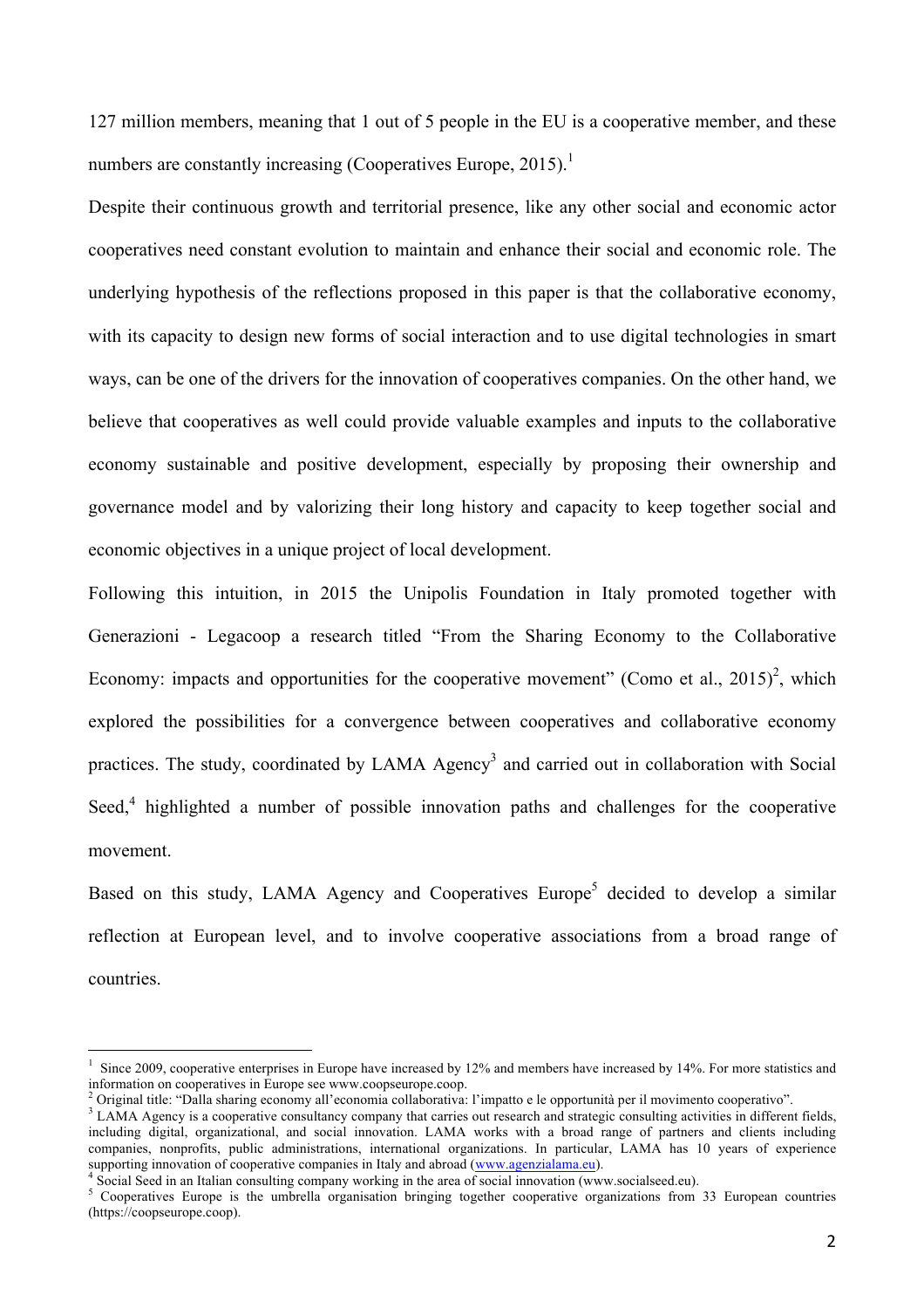Through a number of interviews with representatives of national cooperative associations, and through an online mapping survey aimed at identifying existing cases of cooperatives that are already experimenting with collaborative economy logics, this study allowed us to draw an initial picture of the state of the art. More research needs to be done to better understand, especially from an empirical point of view, the dynamics that are developing on the ground between cooperation and collaborative economy and the future challenges and opportunities; however, this constitutes an important first step in an interesting and promising direction.

#### **2. Background and theoretical framework**

### **a. What is the collaborative economy? Concepts, key empirical features, and trends**

When we talk about "collaborative economy" we are actually referring to a broad variety of empirical experience that can be very different from one another, and for this reason are sometimes named in different ways (*sharing economy, peer economy*<sup>6</sup>, *crowd economy, access economy*<sup>7</sup>, *gig economy, the mesh<sup>8</sup>*, etc), although the term "collaborative economy" seems to be one of the most used at least in Europe.<sup>9</sup>

In a well known publication on this topics, the organization NESTA gives the following definition:

*"The collaborative economy as we define it involves using internet technologies to connect distributed groups of people to make better use of goods, skills and other useful things. It allows people to communicate in a peer–to–peer way" (*Stokes et al., 2014).

 <sup>6</sup> P2P Foundation Wiki (2016), *Category: Collaborative Economy,* [online]. Available at: https://wiki.peer-topeerfoundation.net/Category:Collaborative\_Economy [Accessed 25 Aug. 2016].

<sup>-</sup> Triple Pundit (2016), *Access Economy,* [online]. Available at: http://www.triplepundit.com/topic/access-economy/ [Accessed 18 Aug. 2016]

<sup>-</sup> Rifkin, J. (2000). *The age of access*. New York: J.P. Tarcher/Putnam

Etheridge, E. (2016). The end of ownership culture. *The New York Times*, [online] p.The Opinion Pages. Available at:<br>http://opinionator.blogs.nytimes.com/2009/01/22/the-end-of-ownership-culture/? r=0 [Accessed 6 Aug. 2016

<sup>&</sup>lt;sup>8</sup> See: Meshing.it (2016). Mesh - the pulse of the sharing economy. [online] Available at: http://meshing.it/about [Accessed 5 Aug. 2016]

 $9$  The term "collaborative economy" has been used for example by the organization Ouishare, which is one of the leading networks on this topic (www.ouishare.net).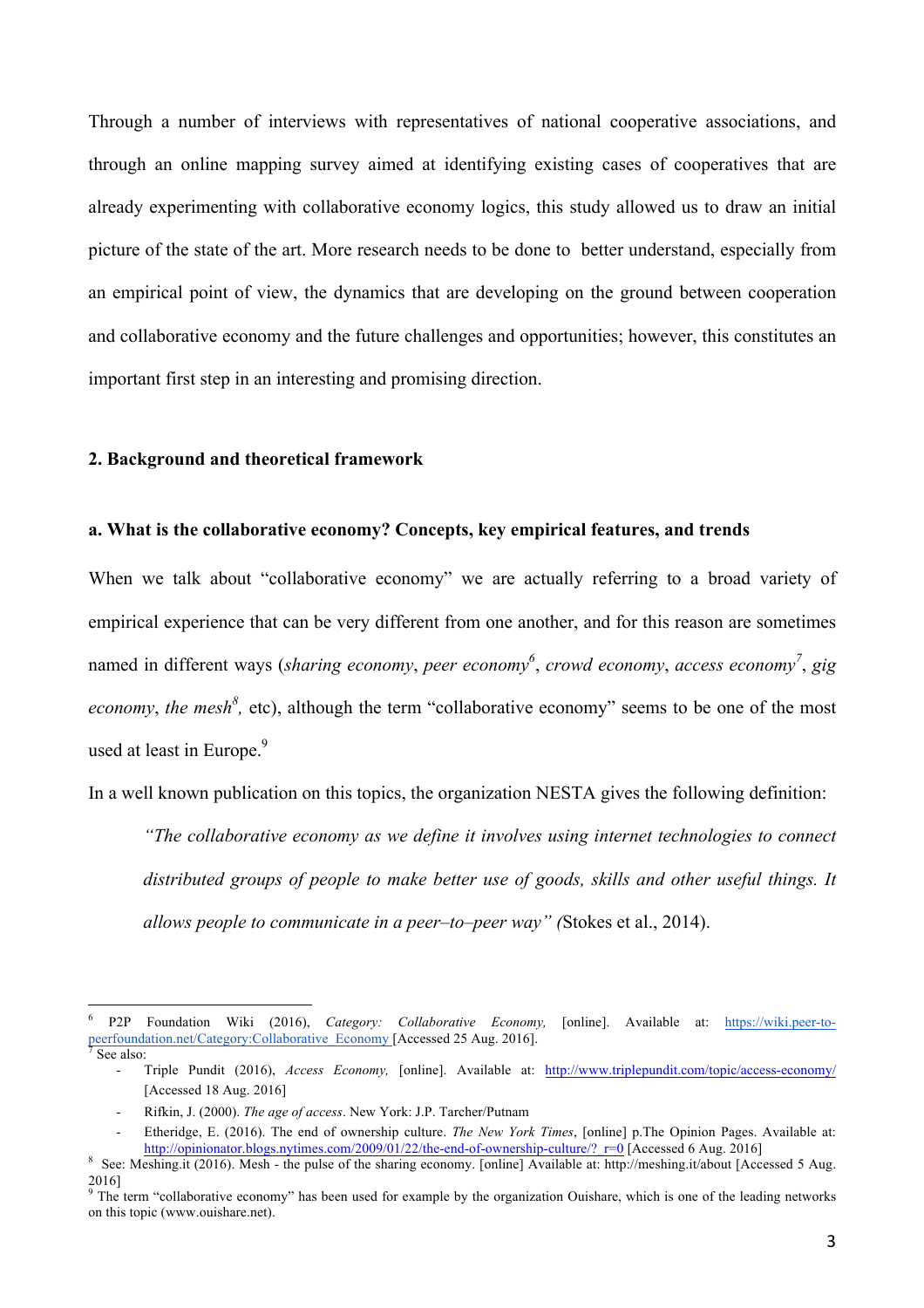An alternative way to define it is:

*"a broad and varied group of practices and innovative models that use digital technologies to facilitate collaboration and exchange between peers, and to maximise the use of underutilised resources"*. 10

The collaborative economy is spreading in almost every sector. Although it is not easy to provide an exact taxonomy of such a young and rapidly evolving phenomenon, we can refer to the conceptualization started by Botsman and Rogers (2010) and subsequently elaborated by Stokes et al. (2014), who identified 5 main groups of collaborative economy practices.

The first group, including the large majority of known empirical cases, is defined **"collaborative consumption"**, and includes all those platforms that allow people to exchange goods and services in a horizontal way. Exchange can be for free, paying or with alternative arrangements; in the case of goods the forms can be diverse including sale, rent, lending, barter, depending on the case. The second group is called **"collaborative production"**, and refers to the new practices of horizontal collaboration between people and groups that share knowledge and tools for fast prototyping and decentralised production. The third group is **"collaborative learning"** and refers to the practices of shared knowledge production and diffusion enabled by the web and digital technologies. A fourth group is called "collaborative finance" and includes mainly crowdfunding (debt or equity), peer-topeer lending, and alternative currency systems. Lastly, **"collaborative governance"** refers to the emergence of new tools and systems to manage horizontal and decentralised governance (for example through blockchain technologies) and systems of participatory governance at city and community level.

In many cases, the common element is the use of a "platform model", $\frac{11}{11}$  which takes however a

<sup>&</sup>lt;sup>10</sup> Translated from Como et al. (2015).<br><sup>11</sup> For more insights into platform business models see Accenture (2016). Platform Economy: Technology-driven business model innovation from the outside in. *Technology Vision 2016* [online]. Available at: https://www.accenture.com/fr-fr/\_acnmedia/PDF-2/Accenture-Platform-Economy-Technology-Vision-2016-france.pdf [Accessed 22 Jul. 2016].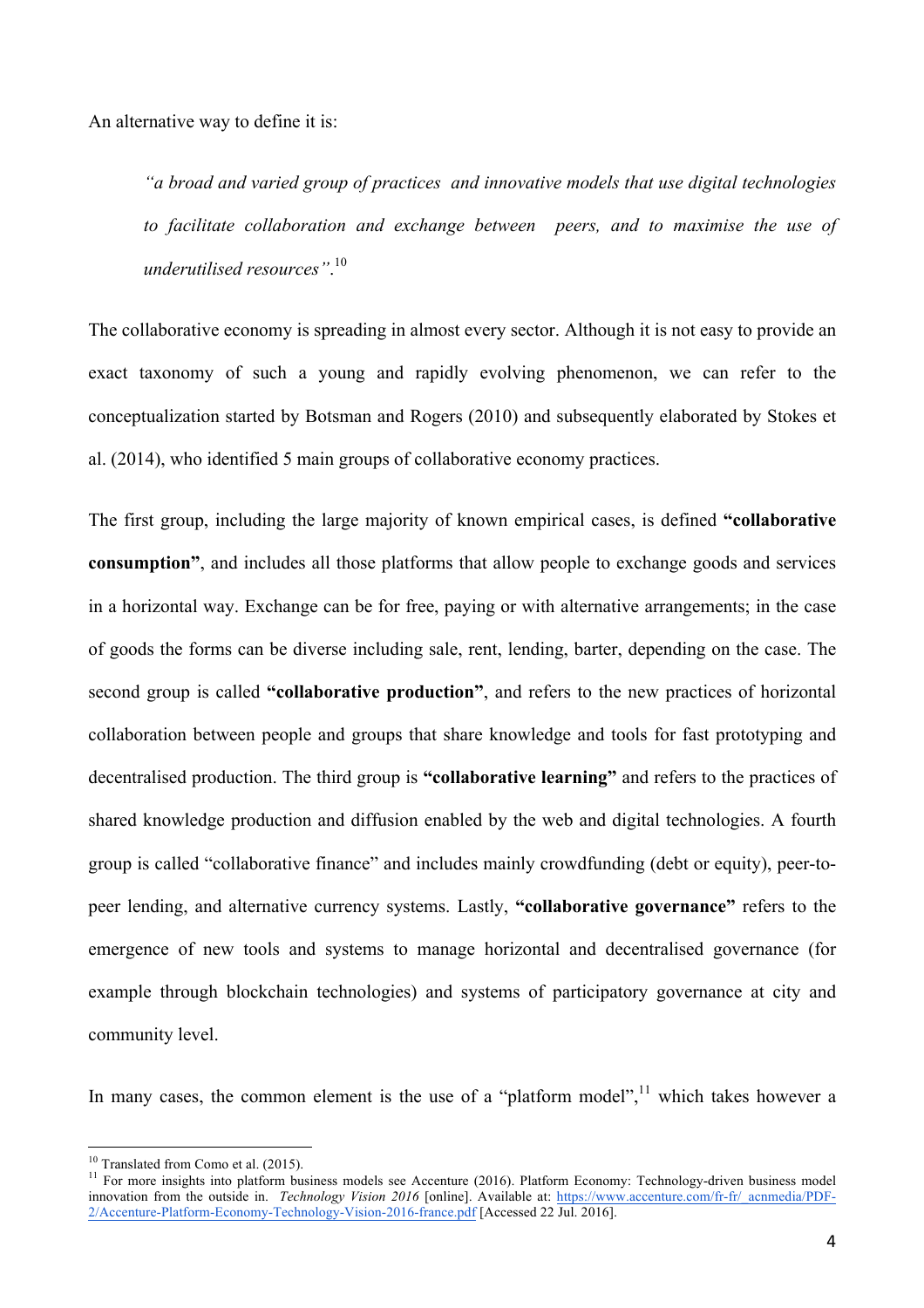different form in each of the categories and "groups" described above. In particular, the specific rationale and functioning of the platform model as used in collaborative consumption has been described by the European Business Observatory publication "The Sharing Economy: accessibility based business models for peer-to-peer markets" (Dervojeda et. al., 2013). Such accessibility-based business model consists of the creation of an enabling platform that facilitates the matching between supply and demand of goods and services between peers. The company that runs the platform does not own means of production, does not deliver the specific services, does not even select the worker that will deliver the service; rather, it provides the enabling infrastructure for the market transaction between peers. Since trust between users is a prerequisite for peer-to-peer markets, the platform provides a reputational rating-driven mechanism. The platform usually takes a commission for each transaction, gets paid in the form of subscriptions, or finds other sources of income streams such as sponsorships.

Collaborative consumption, considered its potential for the creation of monetary exchanges and for the generation of real (peer-to-peer) markets, tends to be a ground of development for enterprises with a commercial nature, which find in them a proper and profitable business opportunity. Thanks to the scaling potential of such platforms, they are able to attract big investments from venture capitalists, and some are emerging as proper global actors. The commercial nature of collaborative platforms generates some criticism concerning their governance and the way value is generated and appropriated. Indeed, there is an issue emerging from the fact that while users bring to the platforms the fundamental assets that create value, the deriving profits are appropriated by the restricted group of platform owners. Moreover, the large multinational platforms are criticised because of their "unfair" competition with existing businesses, which is made possible by regulation gaps. Other issues concern the lacking protection of consumers and workers in these new and still unregulated platforms.

However, as we have already recalled, there are many more types of peer-to-peer platforms that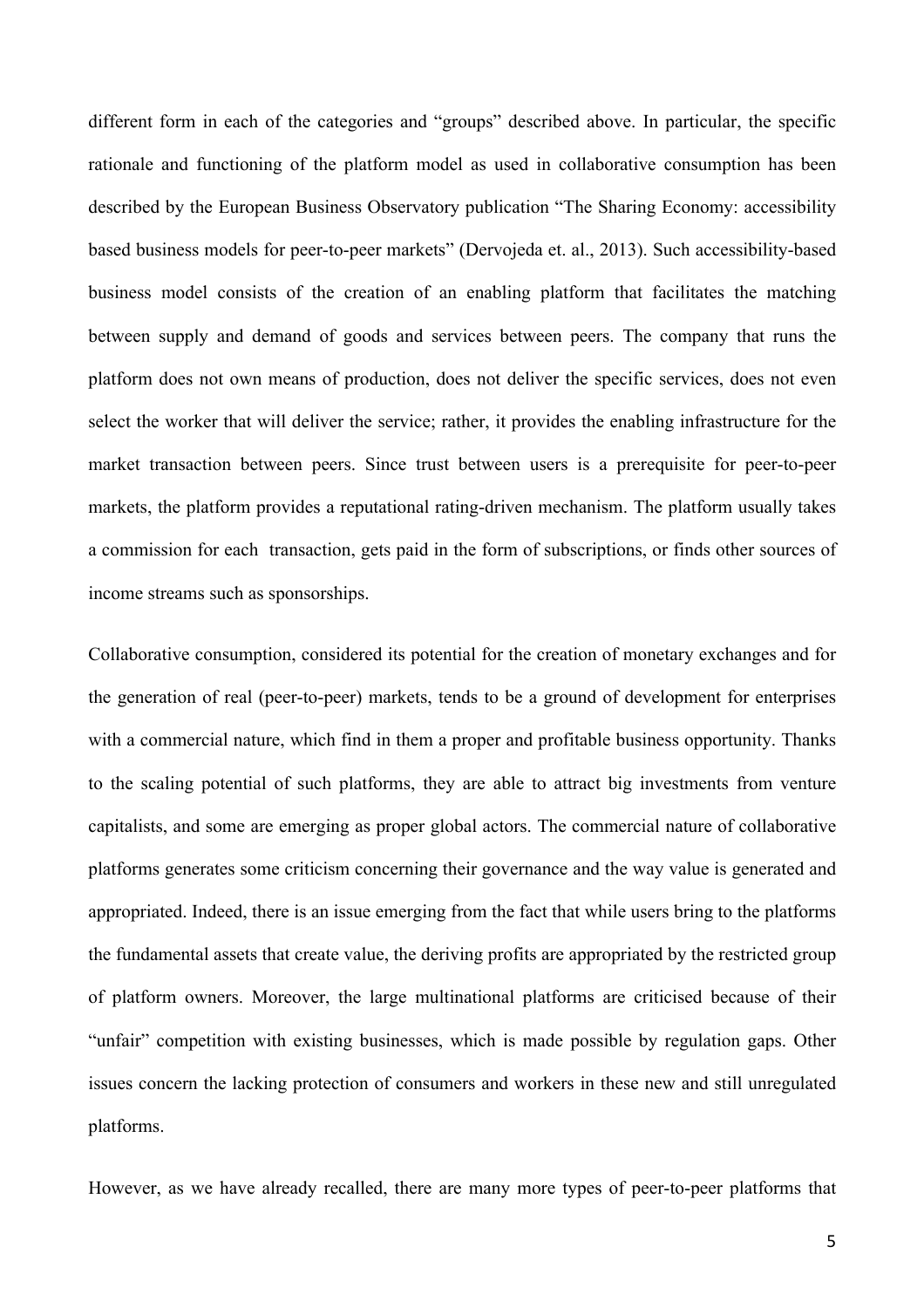promote exchange, barter, and even peer-to-peer services on a small scale and in a fairer way, qualifying themselves as possible new forms of social businesses.

In general, it seems evident that the broad diversity of actors behind different collaborative economy experiences (in terms of legal form, mission, etc) brings with it important differences in terms of social impact. Indeed, bottom-up initiatives promoted by nonprofit organizations, differently from the cases discussed above, aim to promote exchanges that are more based on solidarity (gift, volunteering, etc), reciprocity and a desire to promote strong ties between people. We may speak of a form of "collaboration" that is "cooperative" rather than "competitive", because the peer-to-peer relation is inspired by shared values and an idea of positive impact on the community.<sup>12</sup>

### **b. The policy context at European and member States level**

The interest of the European Commission on the phenomenon is very recent. Only in June 2016 (European Commission, 2016c) it released an official position about the Collaborative Economy, focusing mainly on the collaborative consumption and peer-to-peer markets due to three main reasons:

- a) Economic potential: in 2015 the aggregate turnover reached by these type of businesses was €28 billion ;
- b) Consumers' opportunities: the European consumer's interest, in terms of prices reduction and savings, is solid and high (European Union: European Commission, 2016b);
- c) New markets generation: it's likely the emergence of new side-businesses able to capture the potential of these fast growing markets (indirect employment impact).

The debate around the collaborative economy impact on traditional businesses and on existing legal frameworks moves the Commission to consider the correlated risks of "blurring the lines between

<sup>&</sup>lt;sup>12</sup> Pais. I. and Provasi G. (2015) propose an interesting analysis of collaborative economy practices based on the application of Karl Polanyi's concepts f exchange, reciprocity, and redistribution. In particular these authors propose to focus on the social innovation potential of certain forms of collaborative economy that emphasise reciprocity.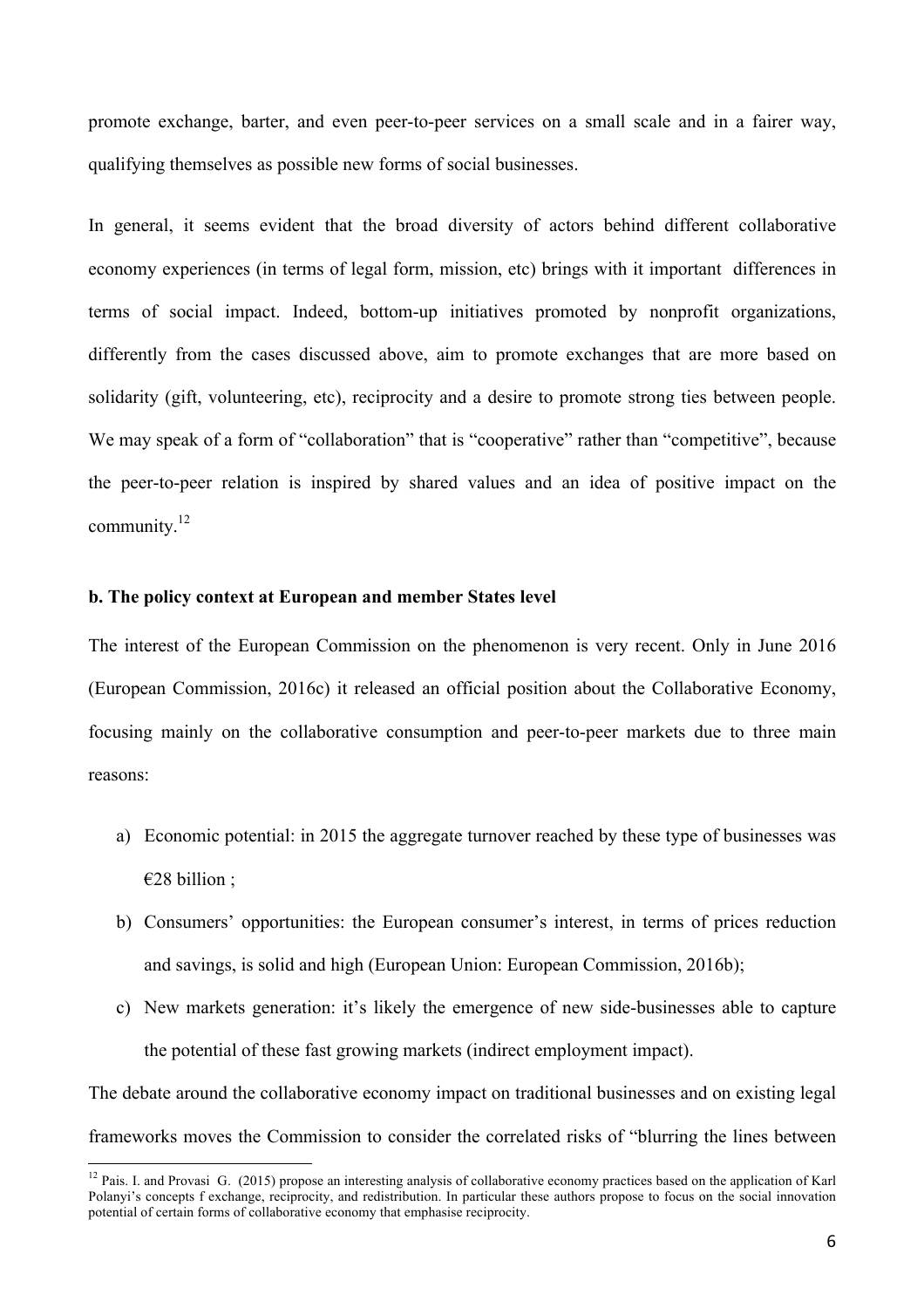consumer and provider, employee and self-employed, or the professional and non-professional provision of services" in terms of quality and quantity of employment generated, labour protection and safety and labour rights, consumer behaviour, safety and protection in a highly fragmented legal framework among the different EU countries and risks of democracy and access to markets opportunities.

Considering "bans and quantitative restriction of an activity normally constituted a measure of last resort", the EC and Member States attest on a "normalizing approach", based on the introduction of new rules to reduce national gaps in terms of regulation while avoid threatening the innovative potential of these businesses. As mentioned in the document, "*when reassessing the justification and proportionality of legislation applicable to the collaborative economy, national authorities should generally take into consideration the specific features of collaborative economy business models and the tools they may put in place to address public policy concerns, for instance in relation to access, quality or safety. For example, rating and reputational systems or other mechanisms to discourage harmful behaviour by market participants may in some cases reduce risks for consumers stemming from information asymmetries.*" (European Union: European Commission, 2016c:4). Following this "prudential" regulatory approach, few are the documents advocating for direct support measures to the collaborative economy.

The DG Growth, is entitled to treat both the cooperative movement and the collaborative economy topic (European Union: European Commission, 2016a). Between July 2013 and November 2014, the former Commissioner Antonio Tajani promoted a dedicated working group with the aim to "assess the specific needs of cooperative enterprises with regard to a wide variety of issues such as the appropriate EU regulatory framework, the identification of barriers at national level, the internationalization of cooperatives, financial and business support mechanisms, entrepreneurship education and the general promotion of the cooperative model among young people as well as the potential of business transfers into cooperatives to avoid business close downs." (European Union: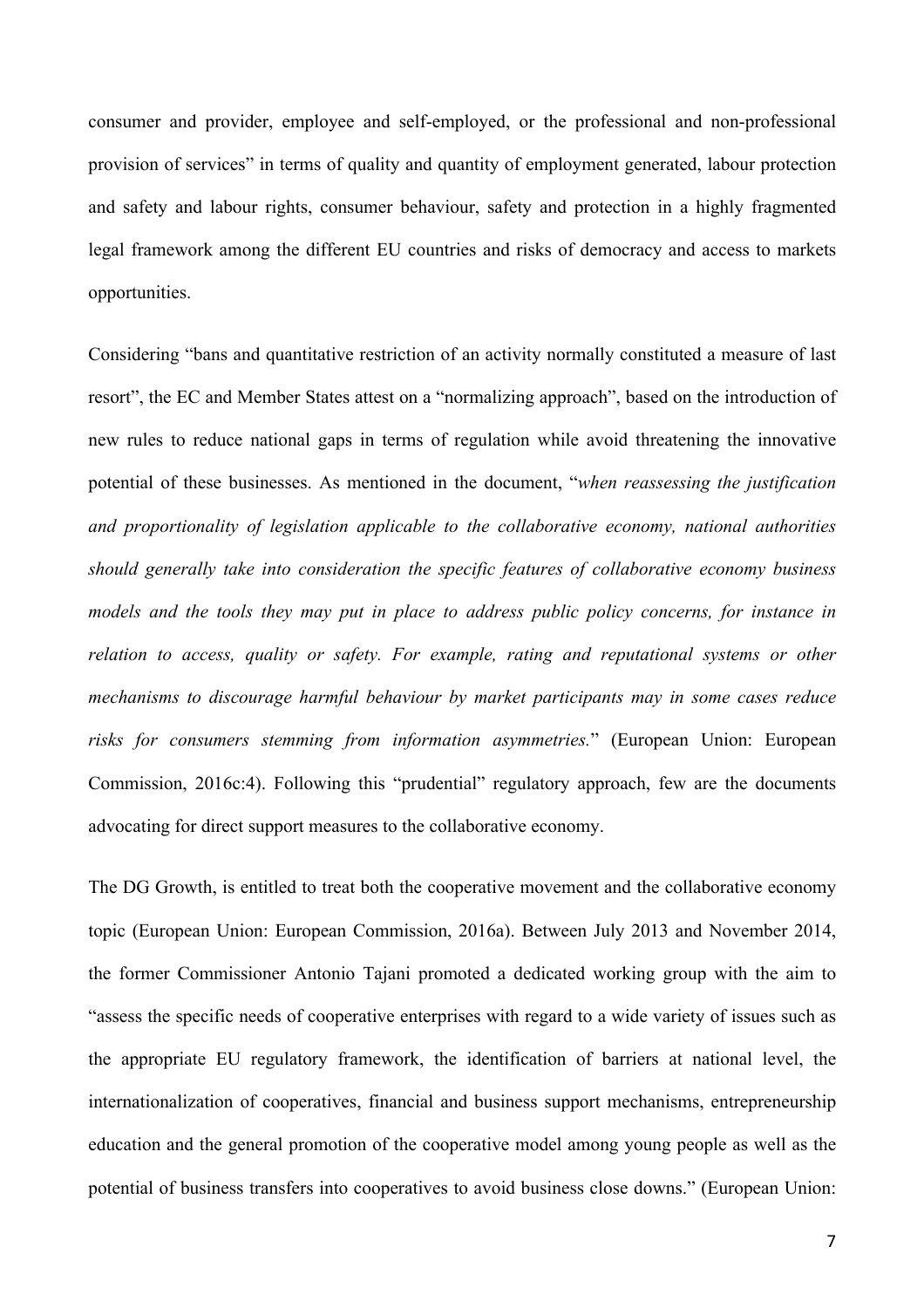European Commission, 2015). However, even though Collaborative Economy and Cooperatives live at the same EC's floor, no official document has yet started to explore the opportunities of interactions between the two. Recent EU publications (e.g. Centre for European Policy Studies "The Impact of the collaborative Economy on the Labour Market"<sup>13</sup>, "The Cost of Non-Europe in the Sharing Economy<sup>14</sup><sup>,</sup> and "The Future of Work in the Sharing Economy"<sup>15</sup>), still never mention the cooperative form as an option to mitigate the risks related to the collaborative economy.

Thus, as we will see later, our initial empirical investigation found that many cases are already emerging on the ground.

### **c. Collaborative economy and cooperatives: why?**

EN, doi:10.2791/431485

The first interest in the relationship between cooperatives and collaborative economy comes from the United States. The USA are indeed the motherland of some large global platforms that were the first to show the risks and downsides of a commercial and uncontrolled exploitation of so-called peer-to-peer markets.

In 2014, Trebor Scholz, Associate Professor for Culture & Media at The New School in New York City, proposed his analysis where he criticised these platforms for their deceptive use of collaborative economy discourses, and explained how they actually realize profits by operating in unregulated markets and extracting value from people's work, time, capacity, and assets (Scholz, 2014). Indeed, these platforms push for the emergence of large masses of precarious on-demand workers, who are not formally recognized as employees and have no rights or say in the company they depend on. At the same time, the platforms do not take any responsibility in relation to the

<sup>&</sup>lt;sup>13</sup> De Groen, W. P. and Maselli, I. (2016). The Impact of the Collaborative Economy on the Labour Makert. *CEPS Special Report* (35) N° 138. Available at: https://www.ceps.eu/publications/impact-collaborative-economy-labo <sup>14</sup>Goudin, P. (2016). The Cost of Non-Europe in the Sharing Economy – Economic Social and Legal Challenges and Opportunities.<br> *European* Parliamentary Research Service. Available at: *European Parliamentary Research Service*. Available at:<br>
http://www.europarl.europa.eu/RegData/etudes/STUD/2016/558777/EPRS STU(2016)558777 EN.pdf [Accessed 22 Aug. 2016]. <sup>15</sup> Codagnone C., Abadie F., Biagi F. (2016); The Future of Work in the 'Sharing Economy'. Market Efficiency and Equitable Opportunities or Unfair Precarisation? *Institute for Prospective Technological Studies*, JRC Science for Policy Report EUR 27913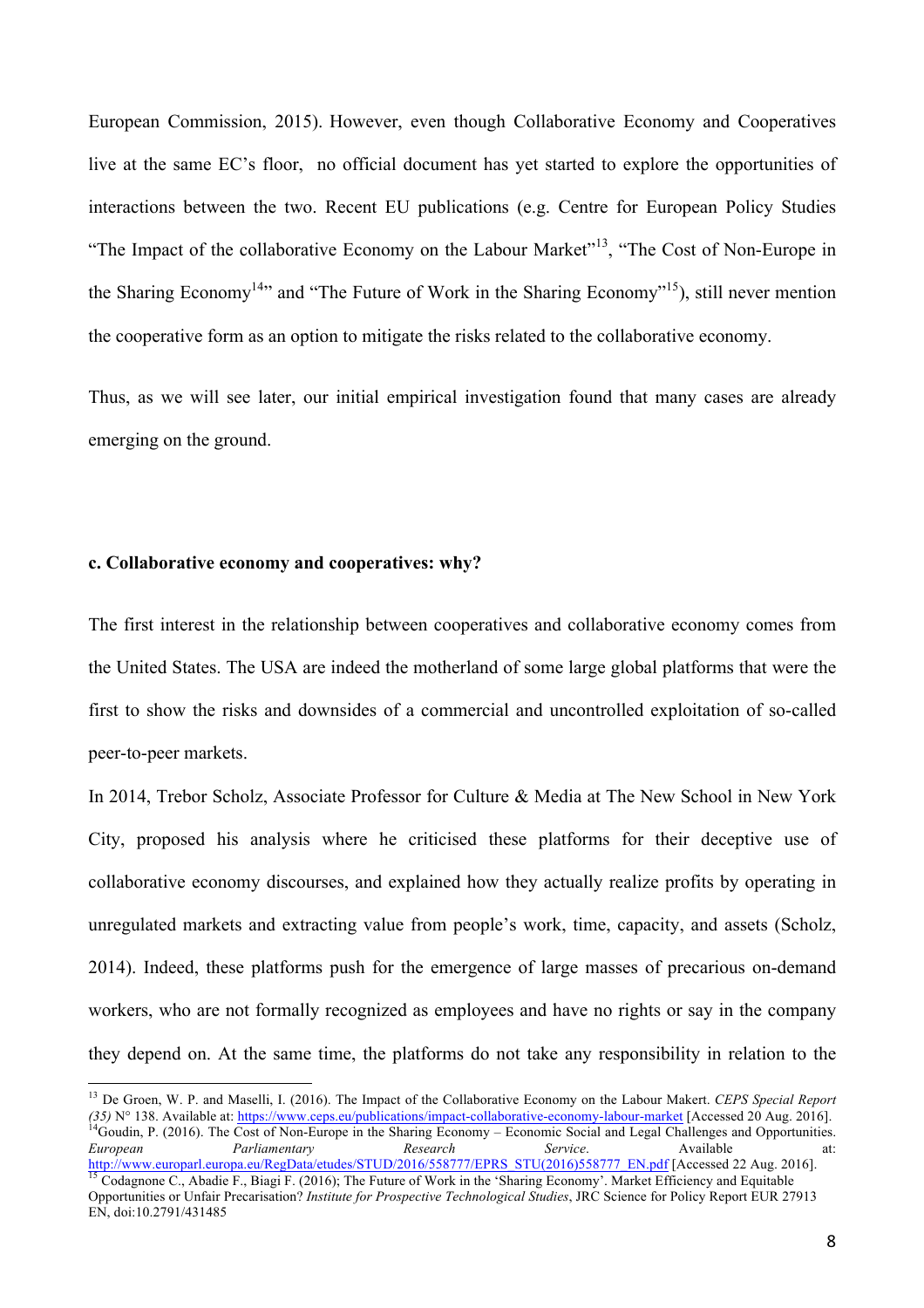quality and safety of the services provided by their on-demand "freelance" workers, and on the socio-economic or environmental impacts on the local communities. In order to regain control over the platforms and tackle these issues, Scholz proposed the idea of "Platform Cooperativism" (Scholz, 2016) suggesting that if platforms were controlled by their users – organized in the form of a cooperative – most of the governance and social responsibility issues would be solved. Moreover, the shared ownership of the platform would also allow for a fairer distribution of the value produced to the people who actually created it, instead of handing it over to a restricted group of venture capital investors. Lastly, if the platform were a cooperative, it would also be an opportunity for strengthening solidarity and social ties among workers, fighting the tendency towards new forms of alienated on-demand employment.

Despite at present little practical evidence exists, the idea of platforms cooperatives is now spreading in Europe through the dissemination work carried out by Scholz (2014, 2015a, 2016) and Nathan Schneider (2015b), and has had in the past 2 years a certain degree of success, stimulating some debate among researchers and observers of the collaborative economy phenomenon.

Moreover, the platform cooperative debate seems for now to be focusing mainly on the need to democratize existing collaborative economy platforms, or fostering the birth of new "more democratic" ones. Less attention seems to be paid, instead, to the issue of how the collaborative economy could *transform existing cooperative businesses*, or how existing cooperatives could develop their *brand new collaborative models* driven by their specific innovation needs. This perspective, which focuses on the birth of collaborative innovations *from within* the cooperative movement, raises a number of important questions as to how cooperatives could incorporate new elements from the collaborative economy model, without losing their distinctive features and principles, and valorizing instead their acquired strengths in view of a better capacity to adapt to the changing socio-economic systems.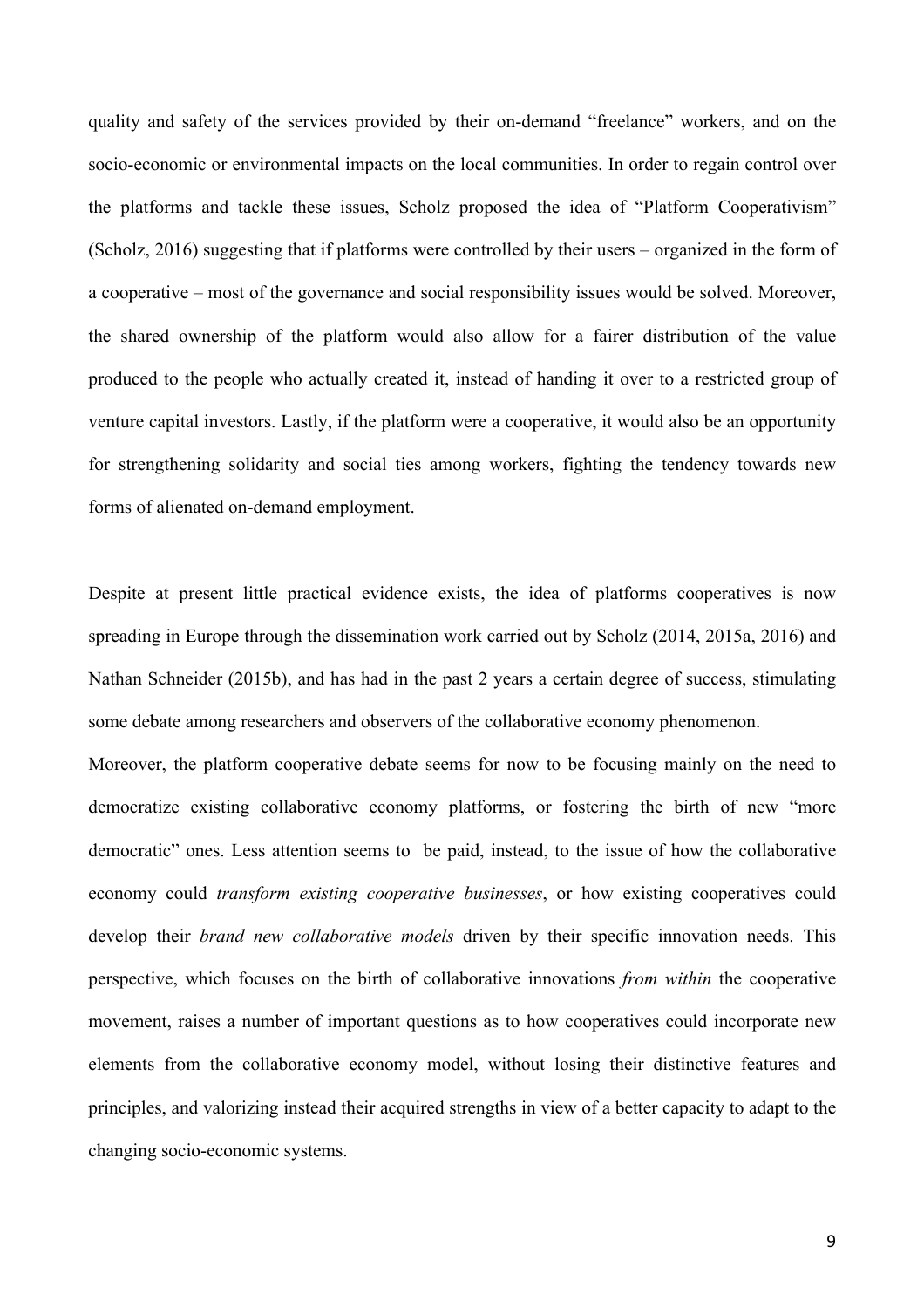To our knowledge, except from the already mentioned research promoted by Unipolis Foundation in Italy, no other analysis has been proposed so far under this specific perspective. In order to verify the validity and potential of such an approach, there is need to better understand to what extents (and where, how, with what results, under what specific circumstance, etc.) cooperatives are already applying and adapting the collaborative economy on the ground. This is what we aimed to start with this first European exploratory study.

Finally, in order to avoid any confusion, we will only refer here to formally established cooperatives. This specification is, according to us, necessary at least at an initial stage of *analysis*, since the cooperative ownership model *is* indeed the focal point of the platform cooperative concept (i.e. cooperatives are an interesting option *because* they imply shared property and governance). Moreover, cooperatives show also other distinctive features (related to their peculiar history, the codification of their shared values and principles) that deserve specific attention in a reflection that considers cooperatives holistically.16

# **3. Exploring the state of the art and potential of the collaborative economy for cooperatives in the EU**

Against the background explained above, the objective of this study is to highlight the challenges and potential of the collaborative economy for European cooperatives, and in particular to collect the direct voice of their representative associations on this topic.

This paper represents to our knowledge the first attempt of this kind, despite the fact that, as we have recalled in the previous sections, the interest is growing and some debate around the relationship between cooperativism and collaborative economy is starting to take momentum especially in the collaborative economy circles.

<sup>&</sup>lt;sup>16</sup> This issue has already been raised, as we have noted, by a recent article wrote by Joseph Davies Coats (2016) in response to a previous article appeared on the online journale "Shareable", which reported 11 cases of platform cooperatives including organizations that are not formally coops (Johnson, 2016).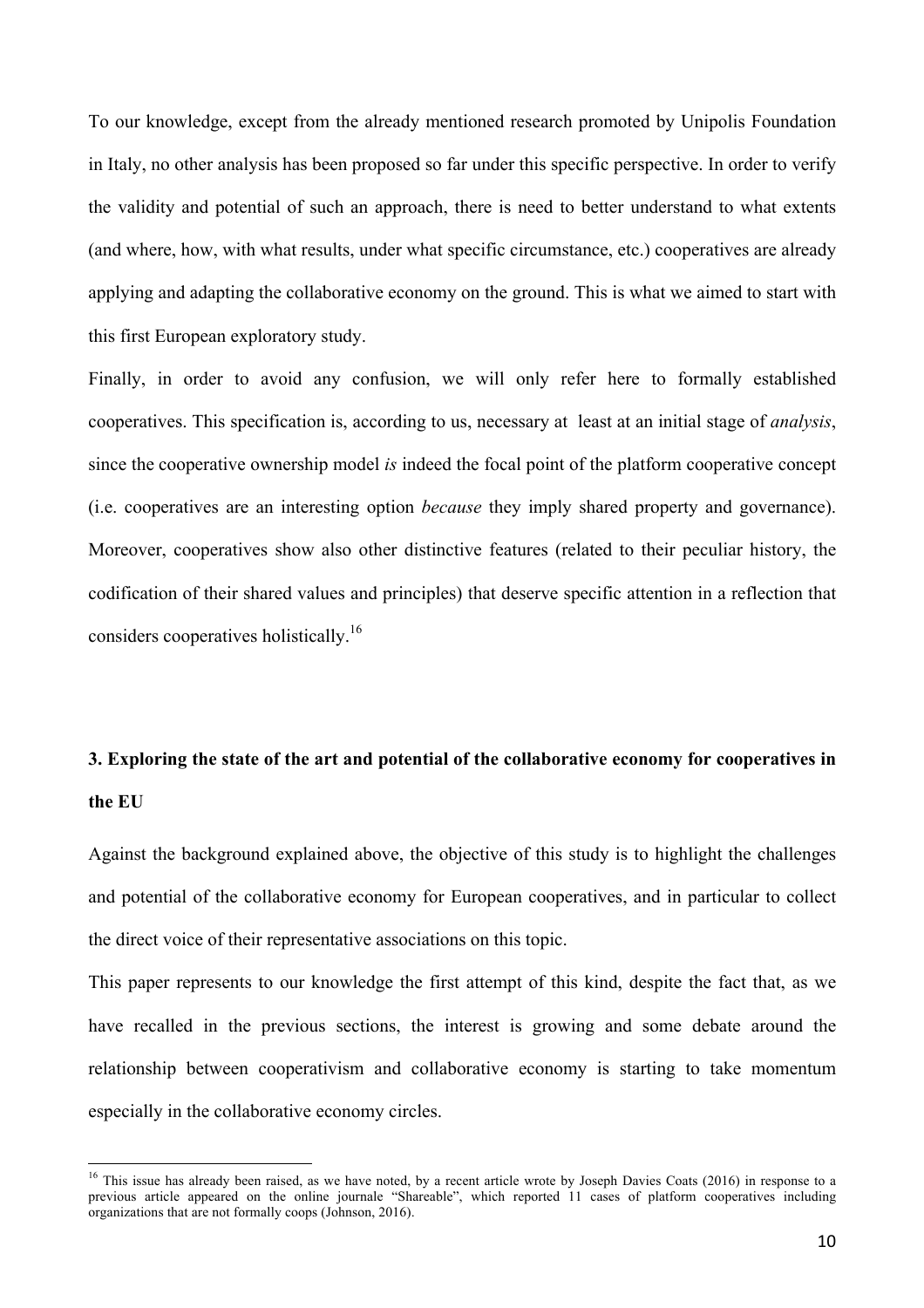For the empirical part of the study we engaged the representatives of national cooperative associations in 9 different EU member states, realizing semi-structured interviews to explore the research topic from an initial comparative and multi-country perspective.

In addition to this, we developed and launched an international online mapping survey in 3 languages to identify European cooperatives that are implementing innovations in the collaborative economy field. The survey, together with an accompanying desk review and a mobilization of territorial networks, provided a valuable tool to identify a broad range of collaborative economy initiatives born *inside* the cooperative movement, providing the basis for future research and innovation actions.17

In the following paragraphs, we present the main finding from the interviews with cooperative associations and the review of the first mapping results.

## **a. How the collaborative economy is perceived and approached by cooperatives organisations in EU members States**

The study was open to the participation of all national cooperative associations present in Europe, focusing in particular on Cooperatives Europe's members. Top representatives (presidents and directors) of the associations were contacted and invited for an in-depth exchange on the topic, and 10 of them (representing 8 European countries), gave their availability. The countries represented (and corresponding associations involved) are: Austria (association: Österreichischer Genossenschaftsverband, ÖGV), Belgium (association: Febecoop), Czech Republic (association:

<sup>&</sup>lt;sup>17</sup> The survey is an ongoing tool for mapping and gathering empirical data, and will remain open in the future.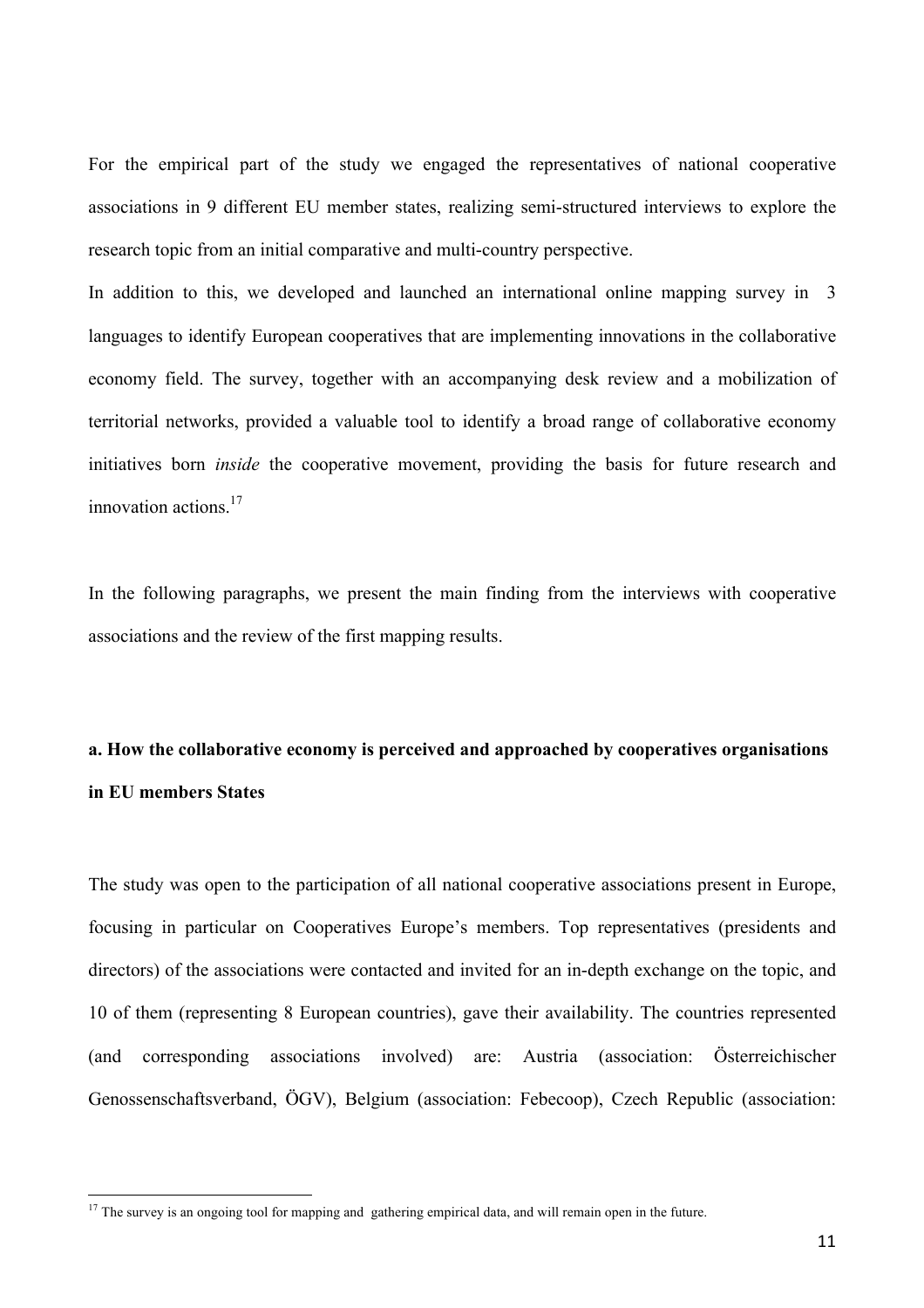Družstevní Asociace České republiky, DACR),<sup>18</sup> France (associations: CoopFR and CG Scop), Italy (associations: Legacoop and Confcooperative), Netherlands (association: NCR), Poland (association: KRS), and the UK (association: Co-operatives UK).<sup>19</sup>

The interviews addressed 5 broad research questions: $^{20}$ 

- 1. What is the understanding of the collaborative economy on the part of the national cooperative movements, and their general attitudes towards this emerging phenomenon?
- 2. What are the levels of awareness and knowledge of the collaborative economy among individual cooperatives at the ground level, and their degree of interest in terms of innovation potential?
- 3. What is the actual spread of innovative practices among the cooperatives? What key sectors and types of cooperative innovations are directly or indirectly being inspired by the collaborative economy?
- 4. What is the role of cooperative umbrella associations, in terms of promoting awareness, debate, and experimentation?
- 5. What are the key challenges, opportunities, and future paths for cooperatives in the collaborative economy field?

The study highlighted a very diverse situation in the different participating countries. Indeed, each country presents a different socio-economic context, a different history and configuration of the cooperative movement, and a different present landscape in terms of sectors, innovation trends, priorities, and attitudes of cooperatives towards the new forms of collaboration. Countries such as the UK, France, and Italy for example, have a long and renowned cooperative tradition and present a high number of cooperatives that are developed also in mature markets. In these countries, some cooperatives have reached a significant size (in terms of membership, turnover, employees), and

V. responded with a written questionnaire in view of a future deeper exchange.

<sup>&</sup>lt;sup>18</sup> DACR created a connection with the association Alternativa Zdola specialised on cooperatives and collaborative economy.<br><sup>19</sup>In addition to these, a representative from the German association DGRV - Deutscher Genossen

 $20$  The interviews aimed at collecting the perspective and opinion and cannot be considered the official positions of the associations as a whole.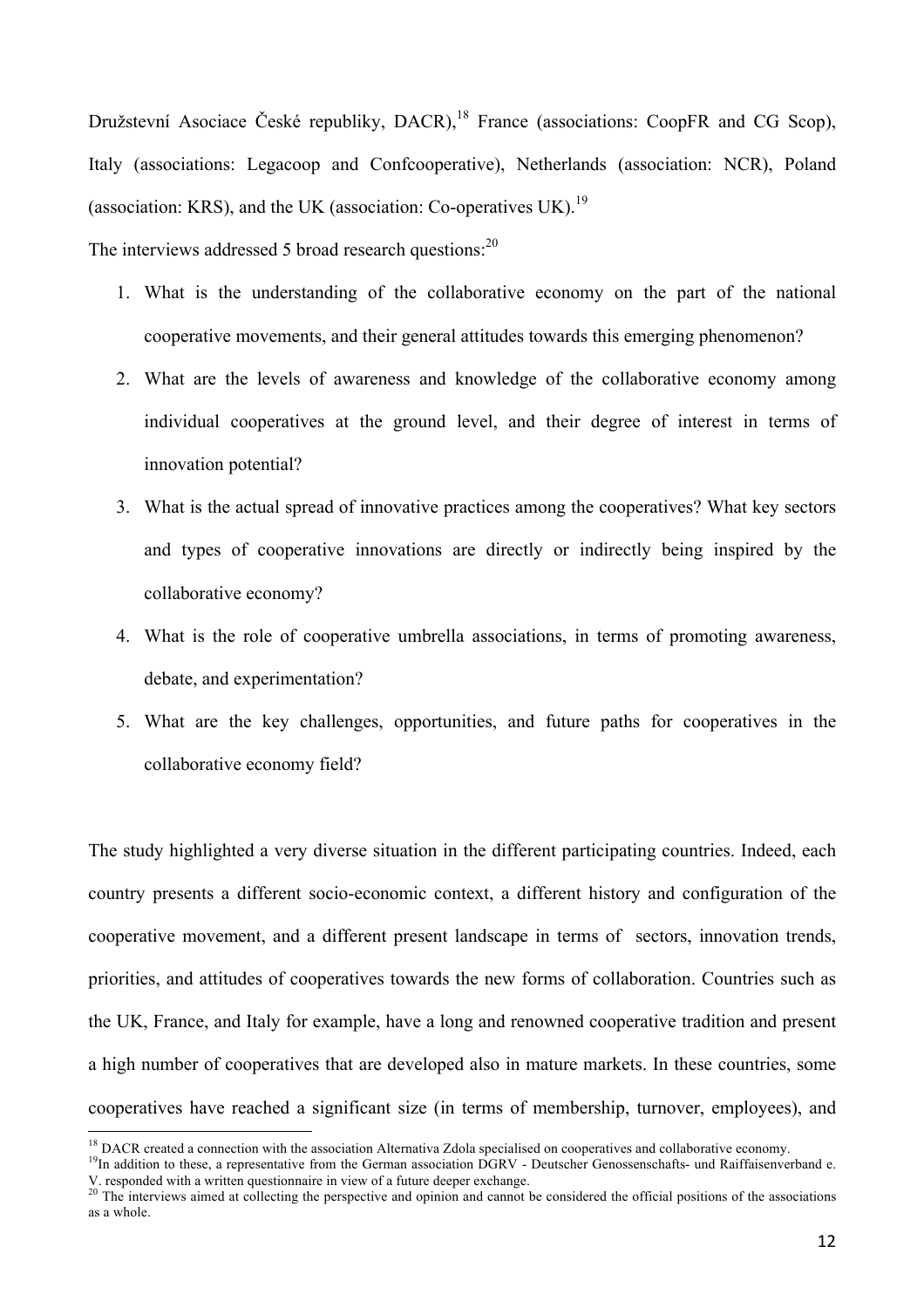their innovation dynamics are influenced by the conditions of the different markets in which they operate. The situation is different in the former socialist countries, such as Poland and the Czech Republic, which have been confronted to structural challenges since the collapse of USSR. In these latter countries, cooperatives are struggling to retrieve a bigger role in society and in the national economic system, and the collaborative economy is perceived as an additional potential opportunity to foster social trust and promote a new collaborative culture, although the movement is not yet strong enough to embrace it immediately.

In the middle between these two opposite poles, stand other European countries with their diverse cooperative traditions and their specific challenges and opportunities. Moreover, in all countries analysed, there is also a clear difference between long established historical cooperatives, and younger cooperative startups, that are created by younger people who tend to have a higher capacity to exploit digital technologies and to be closer to the collaborative economy culture.

The high diversity that characterises the country contexts and the cooperative movements in the different member countries points to the need to avoid any generalizations when looking at how the collaborative economy concepts and practices are being received and eventually incorporated within existing systems at country level.

Overall, across the different countries, the interviews found a prevailing (though not universal) positive attitude of the interviewed associations towards the idea of developing innovation with the collaborative economy.

In the UK and France in particular, and then increasingly also in Belgium and in Austria, there is a growing awareness of the potential of the collaborative economy for cooperative companies, and a desire of representative associations to see cooperatives take the lead of this emerging phenomenon. In France, the debate on the collaborative economy is growing fast as part of a broader debate on the social economy, a debate that is trying to redefine the borders of these concepts in a more open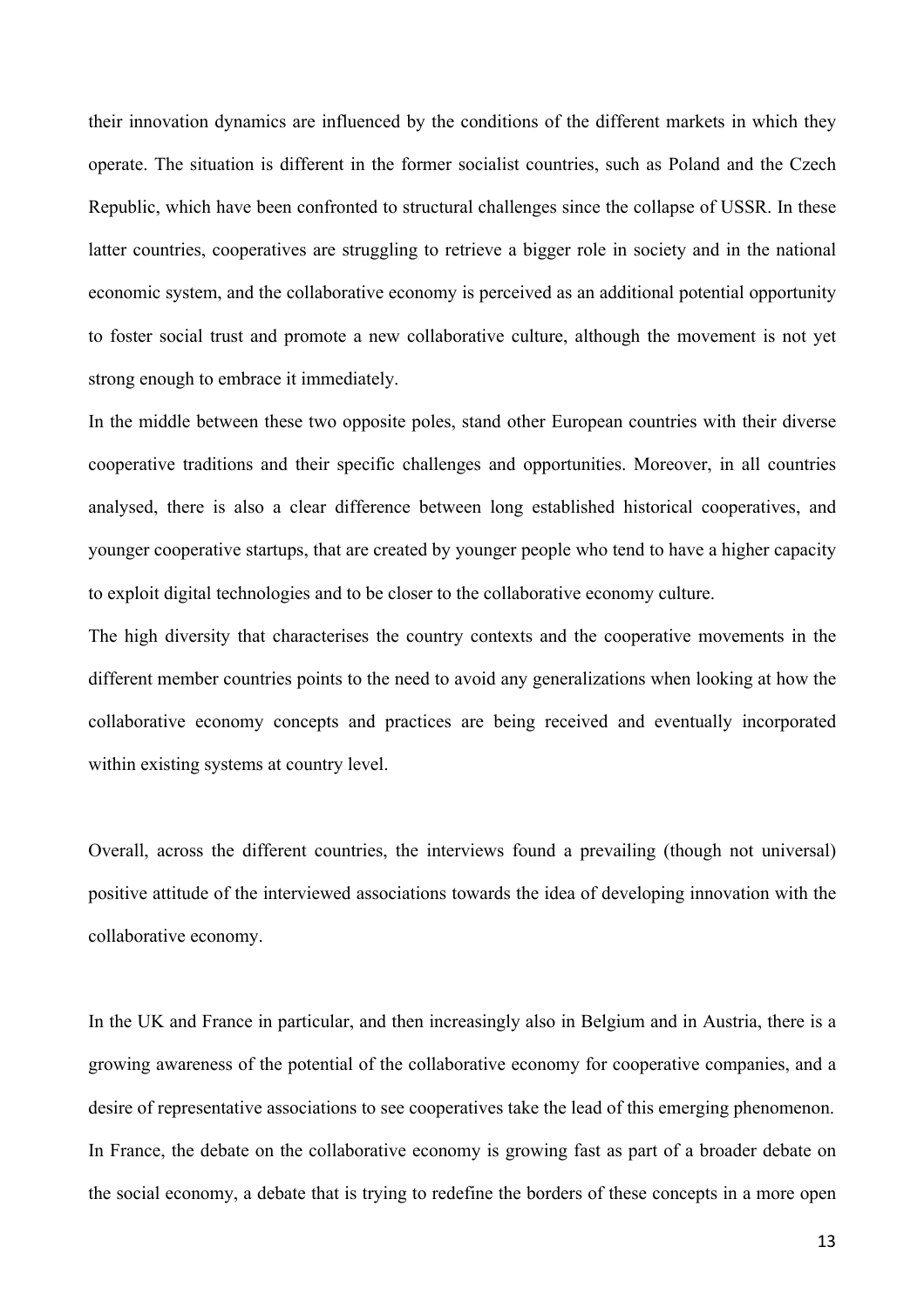and inclusive way. As Jean-Louis Bancel, President of CoopFR, put it: "*Collaboration and cooperation can take many forms, but we are all part of the same family and we should not fear the differences, rather we should include them and offer our distinctive (cooperative) solutions to tackle the critical issues of the collaborative platforms*". Similarly and even stronger approache was expressed by E. Mayo Co-operatives UK Secretary General: "*It is a matter of survival*", "*cooperatives will have to explore new paths of innovation if they want to be always competitive and continuously regenerate their model, to promote their values and principles, and play a leading role in the changed socio-economic context"*.

The collaborative economy is seen in these countries as an interesting novelty and an opportunity to develop much needed innovations in the cooperative sector. Indeed, even in the field of collaboration, which cooperatives have championed for long time (cooperatives have been the first type of enterprise to develop a specific model based on the principles of collaboration, participation, valorization of people and community assets, etc.) the collaborative economy is bringing about important transformations. As a consequence, according to these representatives, cooperatives should renew their models to adapt to changing times, and prevent a risk of losing ground and missing important opportunities. They stress an urgent need for cooperatives to catch up in particular with the new digital technologies and forms of sharing.

Put in these terms, the cooperative associations of these countries see a synergy between cooperatives and collaborative economy as not only possible but also highly desirable and almost inevitable. They further think that cooperative associations should act quickly to stimulate and support their members in this direction.

Interviewed cooperative associations from France and the UK are working actively on this topic. The French association CG Scop following the release of a report from the French Conseil National du Numérique-CNNum, which highlighted the potential of cooperative platforms to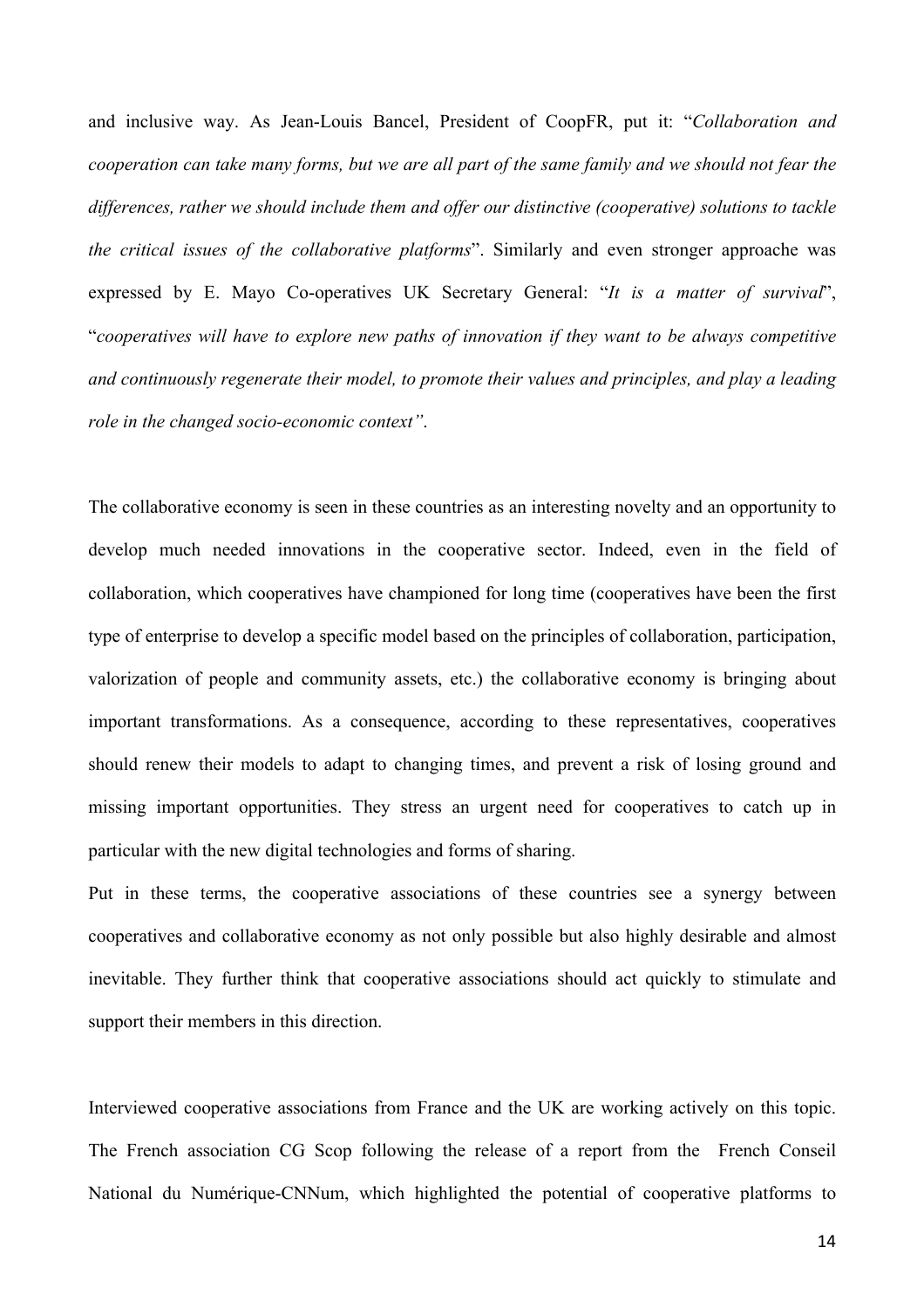address collaborative economy's challenges (2016), gave birth to a specific work group with the aim to work on the practical promotion of innovative hybrid projects that apply the collaborative economy to cooperatives. The work group is now planning to build an accelerator of collaborative economy projects for cooperatives, and will eventually establish a first experimental project to create a prototype of platform cooperative that keeps together the key elements of the collaborative economy and the 7 principles of cooperation adopted by the International Cooperative Alliance.<sup>21</sup> Similarly, Co-operatives UK is using its existing infrastructure to support the birth of platform cooperatives (for example through the Microgenius crowdfunding platform), and experimenting directly the use collaborative governance tools such as Loomio.<sup>22</sup> In both countries, the associations feel the urgency to raise awareness among their members cooperatives in relation to this important matter, and are making an effort in this direction.<sup>23</sup>

In Austria and Belgium the interviewed associations have started more recently but are being proactive on the topic. The Austrian cooperative association ÖVG reported that they are making important efforts to raise the interest of cooperative companies and is supporting the birth of new platforms in the cooperative form through the Crowdcoopfunding platform. The priority, according to the association, is to avoid that new platforms are born only in the limited company form, therefore there is need to make the cooperative option more known and appealing especially for young entrepreneurs. In Belgium as well there have been some initiatives promoted by the association Febecoop to communicate and promote collaborative practices among cooperatives, for example through the creation of a specific coworking space.

<sup>&</sup>lt;sup>21</sup> These are: Voluntary and Open Membership, Democratic Member Control, member Economic Participation, Autonomy and Independence, Education, Training and Information, Cooperation Among Cooperatives, and Concern for Community. The 7 principles, based on the historical Rochdale Principles set in 1844 by the Rochdale Society of Equitable Pioneers, have been officially adopted by the International Cooperative Alliance (ICA) in 1937, and the current version reported here derives from the last revision adopted by the ICA in 1995. They can be found on the website at http://ica.coop/en/whats-co-op/co-operative-identity-

<sup>&</sup>lt;sup>22</sup> Loomio is used by the Solid Fund, UK Workers' Cooperatives Solidarity Fund.<br><sup>23</sup> The high participation achieved by a Platform Cooperatives session organised at the last Annual Cooperative Congress seems to prove the effectiveness of these efforts. According to our interviews, the UK is the country in which the collaborative economy topic is most known by cooperatives, and where the debate is more developed.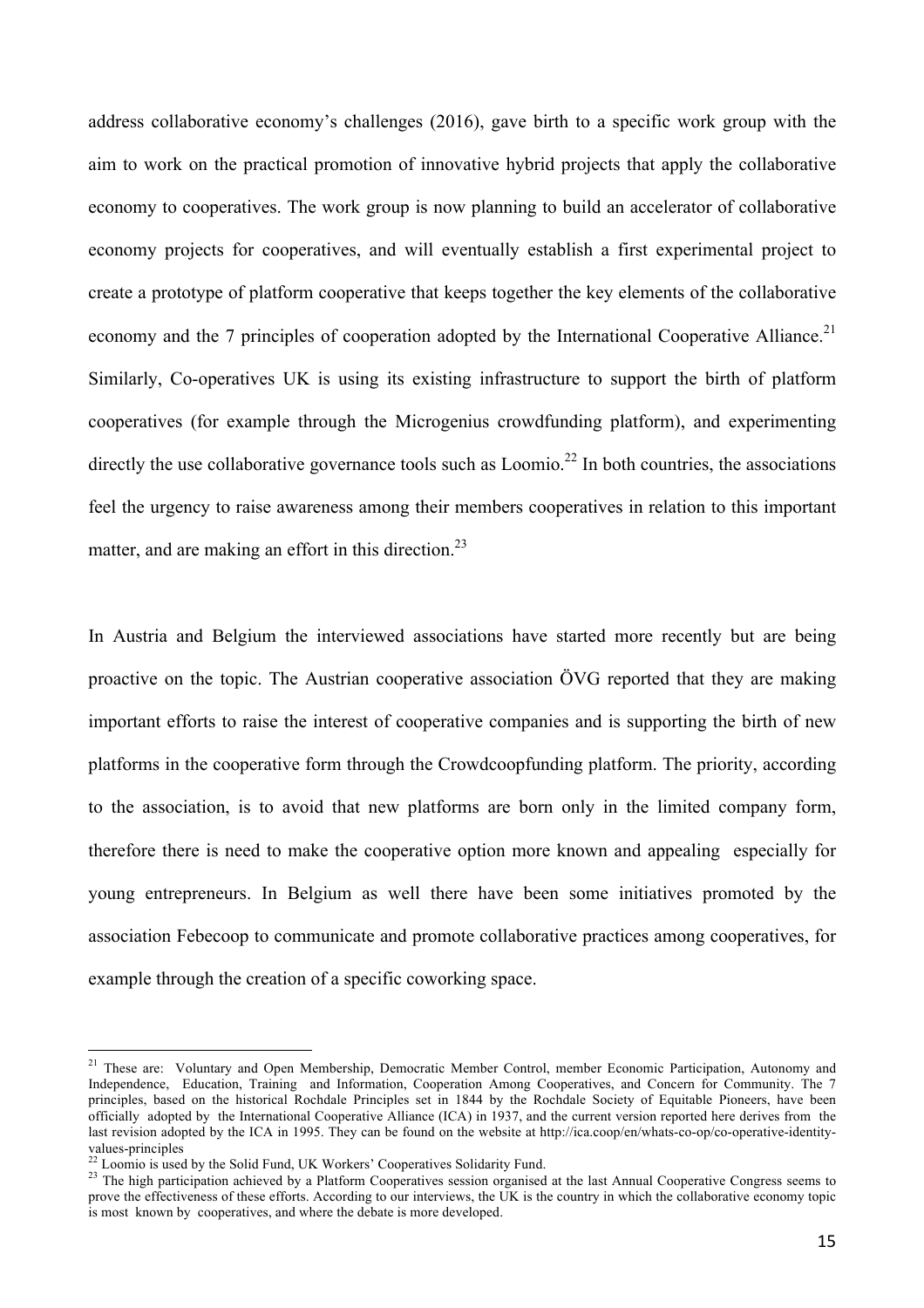In other countries, such as Italy and the Netherlands, perceptions and attitudes of the cooperative associations towards the collaborative economy are more mixed, and the associations seem to be more cautious about some aspects of this phenomenon.

In Italy, for example, the association Legacoop interviewed for this study suggests that the cooperative movement should take a careful approach when considering the collaborative economy topic, in order to make a distinction between real sharing practices and disruptive on-demand markets. Considered the many controversial issues raised by the latter, the representative of Legacoop suggested that cooperatives should distance themselves from any platforms and practices that are found to be incompatible with cooperative principles, and prefer a dialogue with the most genuinely sharing experiences, which can also offer inspiration with regards to digital innovation. Similarly, the association Confcooperative with reference again to the Italian context, raises similar criticism in relation to the risks of large capitalistic on-demand platforms, and wishes for the birth of smaller, local, cooperative platforms from within the cooperative movement. To encourage this, Confcooperative started promoting some debate and training on the collaborative economy topic within its Coop Up project, which promotes cooperative startups across Italy. Some attempts to identify specific opportunities and raise interest among cooperatives have been made also in Italy also through the dissemination of the already mentioned pioneering study promoted in 2015 by the Unipolis Foundation and the youth group of Legacoop Generazioni. The research, titled "From the Sharing Economy to the Collaborative Economy: Impact and opportunities for the cooperative movement" (Como et al., 2015) raised awareness among cooperatives and started stimulating a debate that however has not yet become mainstream in the country.

In the Netherlands, the reasons for a cautious approach to the collaborative economy are different if not totally opposite from the Italian ones. The Association NCR, interviewed for this research, expressed appreciation for the collaborative economy phenomenon and for the birth of new social innovation initiatives, but expressed also some concern about the fact that many of the small, local platforms that are choosing to become cooperatives in the country, seem to be approaching the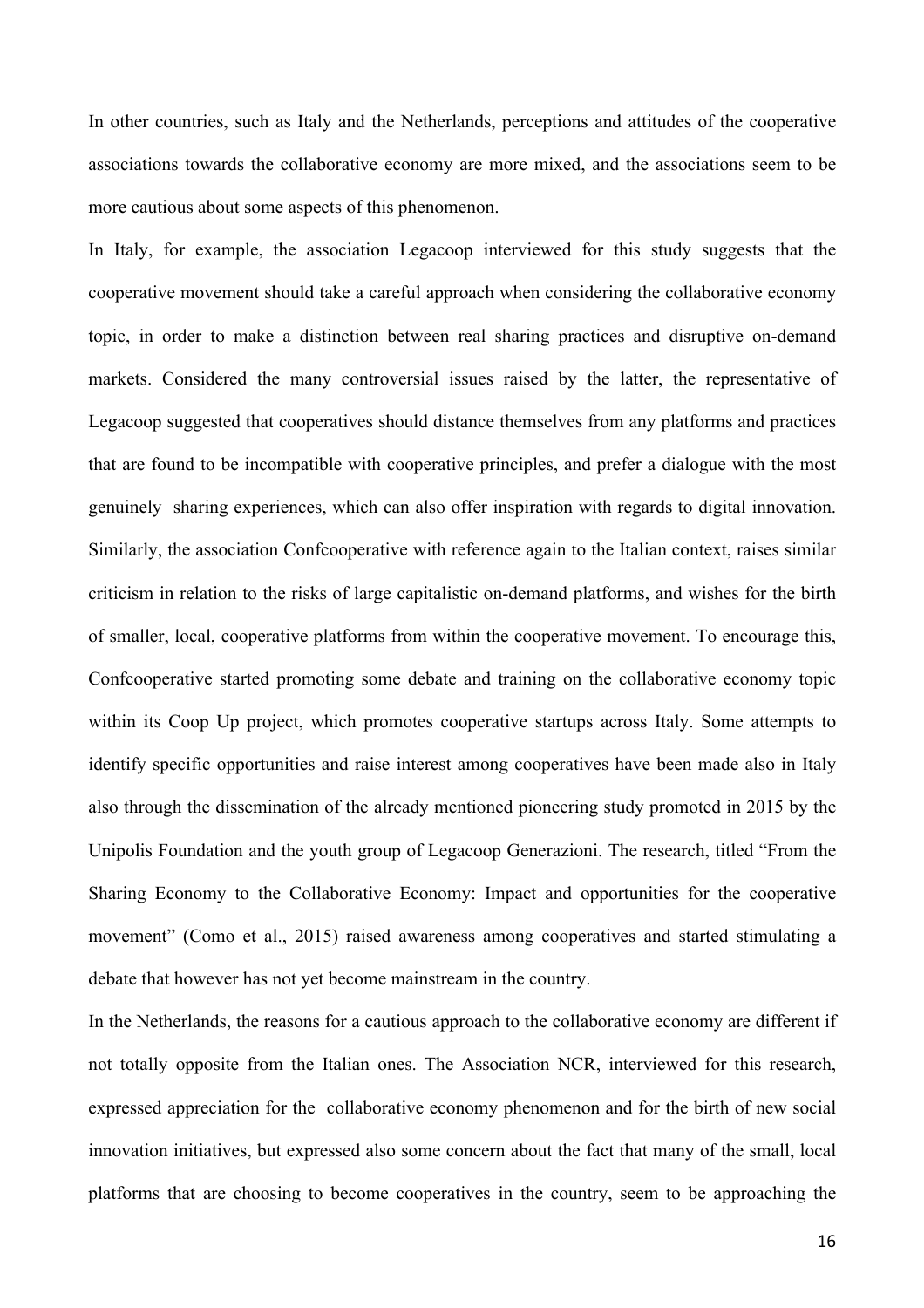cooperative model mainly for ideological and value reasons, failing to understand the economic dimension of being a cooperative in a competitive context. By focusing predominantly on the social aspects of cooperation, they tend to underestimate the importance of a sustainable business model, and therefore face a high risk of failure. The spread of these cooperative platforms, which certainly represent a positive sign of civic activation in the Netherlands, is a concern for the cooperative association interviewed as it may undermine the economic role of cooperatives and push them towards purely civic initiatives.

Lastly, in Poland and the Czech Republic, the debate on the collaborative economy is still starting to emerge. This is mainly due to the contextual factors that derive from the history and current transformations of these countries. In Poland, the interviewed association, KRS observed that the communist legacy left a generalised distrust of the population in the cooperative concept (which is still linked to the memory of past communist collectives); the predominant culture in the country seems to be individualistic, and the idea of private ownership of goods and assets is generally preferred over sharing or direct exchange with other citizens. He nonetheless also reported that the main global platforms (Airbnb and Uber in particular) are used by a growing number of younger people in Poland, who find them smart and convenient, without however identifying them with a "sharing" or "collaborative" concept. According to the perception of the interviewee, the country in general does not experience a debate, neither in positive nor in negative terms, about the collaborative economy, but he believes that a higher diffusion of these practices would be desirable, as it would bring a positive cultural change and contrast individualism and social distrust.

In the Czech Republic, on the other hand, after a period of social atomization following the end of the communist period, our interviewee observes that some forms of civic organization and collective action are now starting to gain ground again in the country, and there is some evidence of collaborative economy initiatives born on the ground. However, the debate on this topic is reported to be almost inexistent, and the collaborative economy tends to be overlooked by policymakers and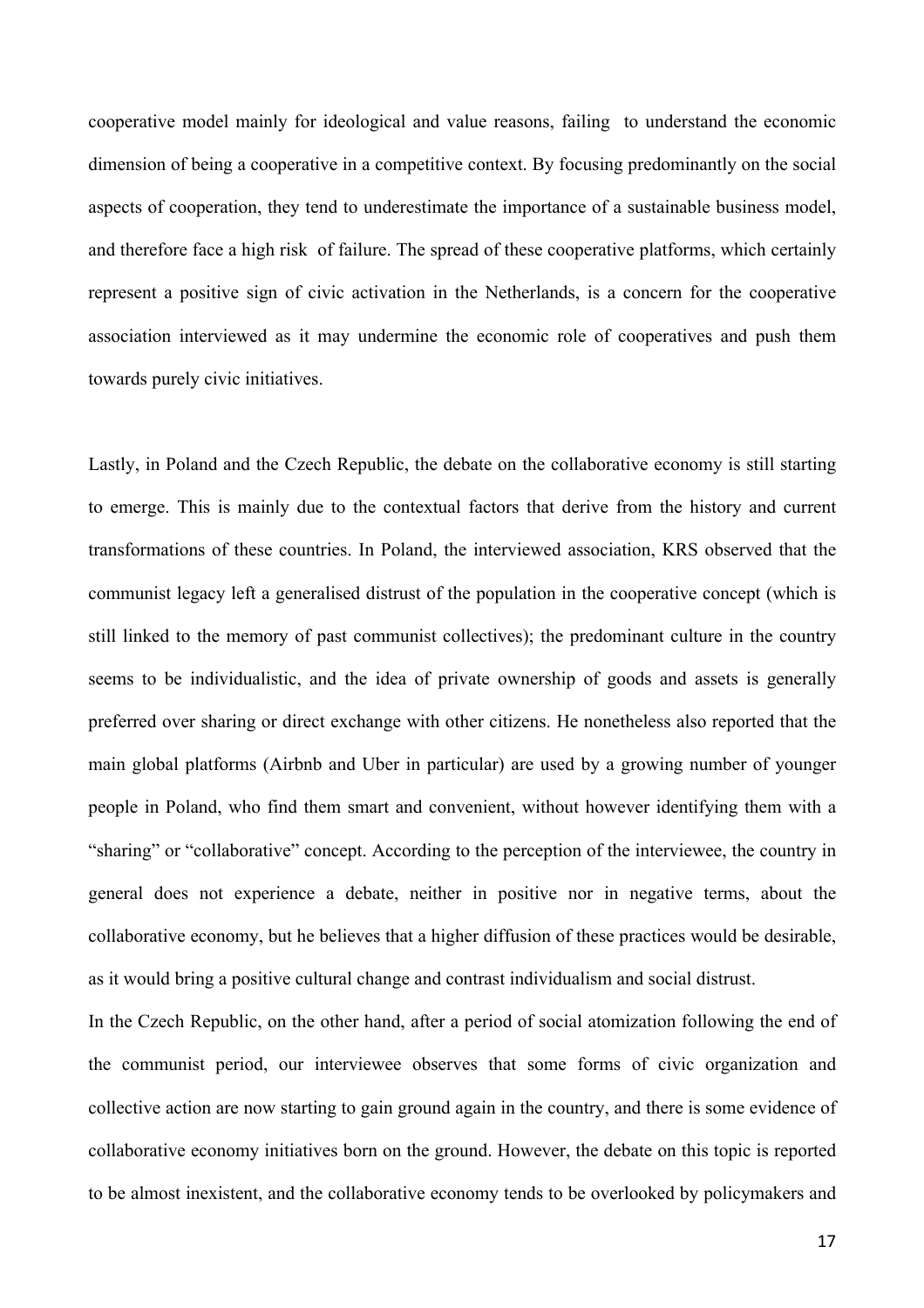academics. Despite the interest of some bottom-up collaborative economy experiences in embracing the cooperative form, these are still small both in economic terms and in terms of membership, and the cooperative association is yet to take proactive actions in this field.

### **b. An overall picture of existing experiences and trends in the countries**

Through our online mapping survey, and through the activation of relevant European cooperative networks, we collected empirical data on the emergence of these experiences on the ground. As mentioned, in order to focus on the dynamics that concern the cooperative movement, we decided to include in this mapping only established and formally recognized cooperative companies. Indeed, the aim here is to identify innovations taking place *within* the cooperative movement, or new initiatives that *opt* for a cooperative ownership model.<sup>24</sup> We have also included few projects that are developed by cooperative consortia, networks, or associations, and that act as internal instruments of the cooperative movement to promote innovation and startups that make use of the the collaborative economy model through a cooperative form.

To date, after screening for these characteristics, we have identified 38 cases that correspond to the requirements in 11 European countries,  $2^5$  plus 3 international initiatives that filled our survey from outside the EU.<sup>26</sup> The mapping has just started and we aim to reach more and more cooperatives in the future, across the EU, and potentially beyond.

The types of experiences found are very diverse and confirm the different ways in which cooperatives can use and adapt the collaborative economy principles to develop their own projects and businesses, in a distinctive cooperative form. Below we present a synthesis of the cases.

<sup>&</sup>lt;sup>24</sup> This does not mean that other initiatives, and in particular those in the broader social economy sector, may not be of interest, also in terms of possible interactions with cooperatives and their collaborative economy projects.

<sup>&</sup>lt;sup>25</sup> Italy, France, Spain, Belgium, Austria, Germany, UK, Portugal, Greece, Netherlands, Finland.<br><sup>26</sup> North America (Canada and United States), Israel, international.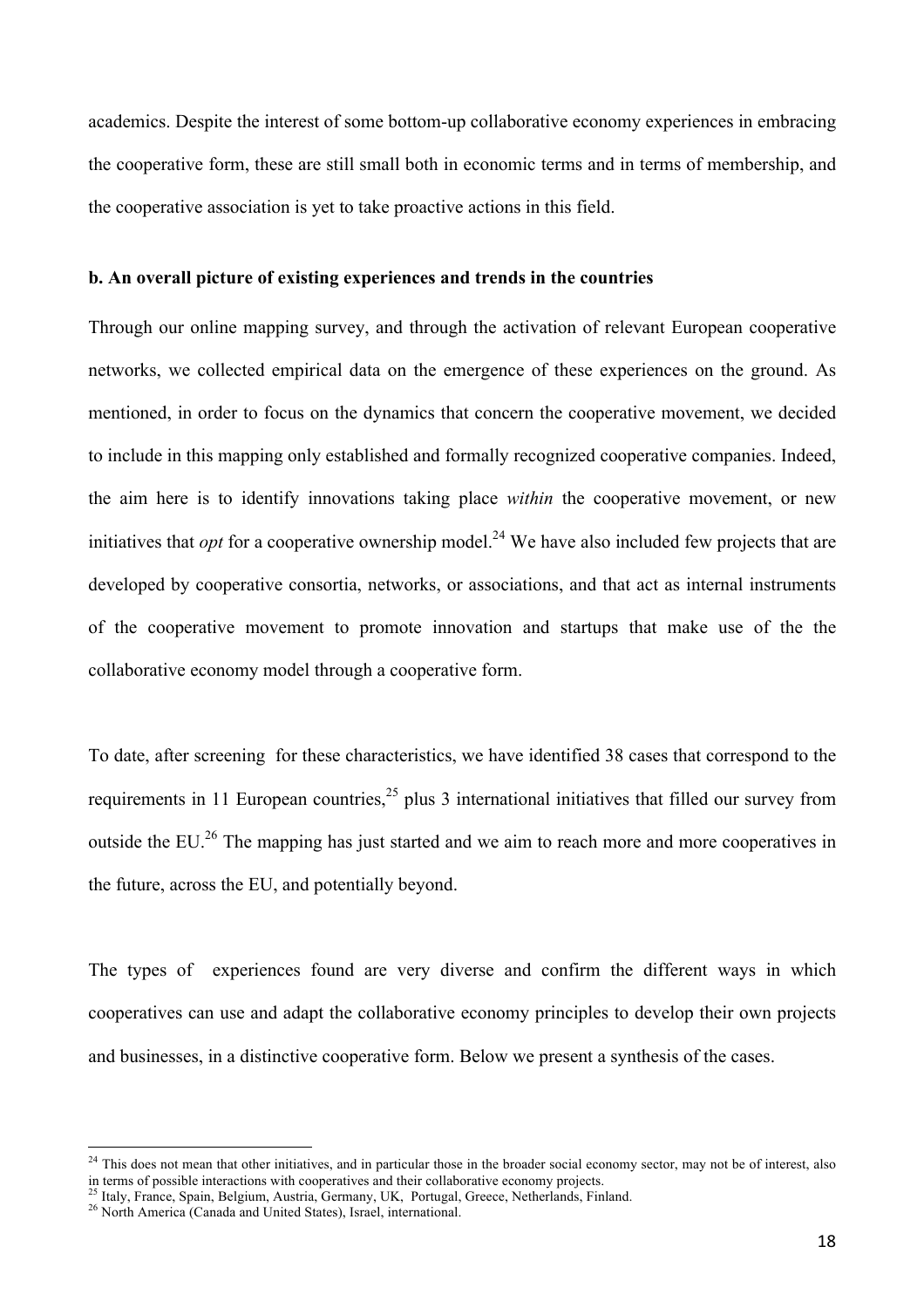First of all, we should observe that over 80% (31 out of 38) of the collaborative economy initiatives done by cooperatives rely heavily on digital technology as a key enabling factor. This confirms the strong relationship between the collaborative economy and digital innovation. However, not all of these "digital coops" (as we may call them) are digital *platforms* stricto sensu, meaning that they have created an online space where their members (or users, because most times the platforms are used also by non-coop members) can exchange resources or realise some form of *horizontal* collaboration. Only in 60% of the total cases technology is used to realise such peer-to-peer collaboration, in line with the platform model. $27$ 

Proper cooperative platforms are of different types. A common type are the car sharing platforms (for example the Belgian Partago, the Spanish Som Mobilitat, etc.). Another type are the cooperative platforms that facilitate matching for peer-to-peer support and services (examples are Wehelpen in Austria and La Spesa Social in Italy). One (Piacere Milano) matches hosts and guests and promotes forms of experiential tourism. Another one matches people who offer food in excess with people who may consume it (S-cambia), and so on we may continue with similar experiences in different sectors. These are generally very small platforms, which operate at local level and have a small number of users, nothing comparable with well-known giants such as Uber or Airbnb. Another area in which we found a few cases are the cooperative crowdfunding platforms, born to support the birth of new coops with digital engagement strategies; these are promoted directly by cooperatives (an example is the French Jefinanceunprojetcoopératif) or by cooperative consortia and representative associations (eg. Microgenius in the UK).

The collaborative economy projects that are "digital" but do not take the form of proper platforms, on the other hand, tend to make different uses of technology. Some use it to reach and engage people in social projects that entail different forms of sharing, but cannot be described as peer-to-

 $27$  This represents 75% of the 31 cases that we have already defined as "digital".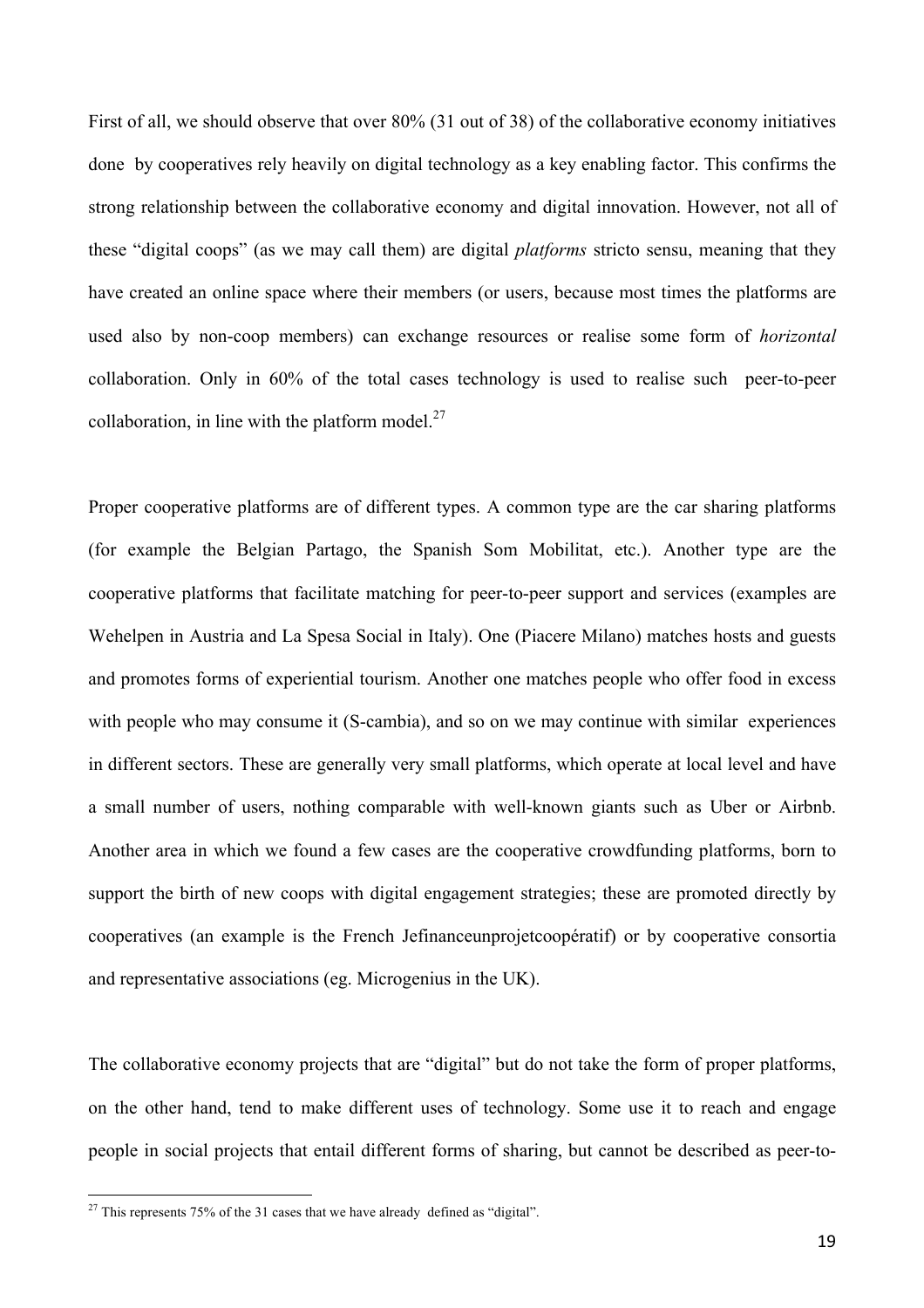peer collaboration. For example, the project Vesta developed by the Italian cooperative Camelot uses a digital platform to recruit families that want to host refugees in their houses, "sharing" their spare rooms with those who need them. The project is definitely "sharing", and digital as well, but cannot be defined "peer-to-peer" between families and refugees, because of the role that the cooperative still plays through the delivery of its professional services. Indeed, the cooperative remains in charge of providing all the integration services to the refugee, of monitoring the results, training the families and so on, and (fortunately, in this case) we cannot at all talk about "disintermediation".

Another way in which cooperatives can use technology to implement collaborative practices is by applying it to their internal governance systems, for strengthening and innovating participation of members and communities. It is the example of cooperatives using Loomio, or Backfeed, but also the example of the Community Platform of the Flora Royal Holland cooperative in the Netherlands. Moreover, there are cooperatives that thanks to the use of new technologies are innovating the experience of collective purchasing groups, and promoting new forms of solidarity and collective action.

Lastly, we referred to the existence of a number of initiatives that are not technological in their nature (around 20% of the cases mapped). These are mainly coworking and collaborative spaces promoted by cooperatives in different contexts, which confirm the importance of this kind of experiences and the interest of cooperatives in the creation of opportunities to be "physically together". These are initiatives that meet the idea of collaboration and sharing but do not have technology at their core, although of course they may use technology in other ways.

Another interesting result of the mapping is that we could identify more than one example of collaborative economy projects developed by cooperatives to improve B2B relationships and sharing. This is particularly interesting if we think at cooperatives as a *movement*, as emphasised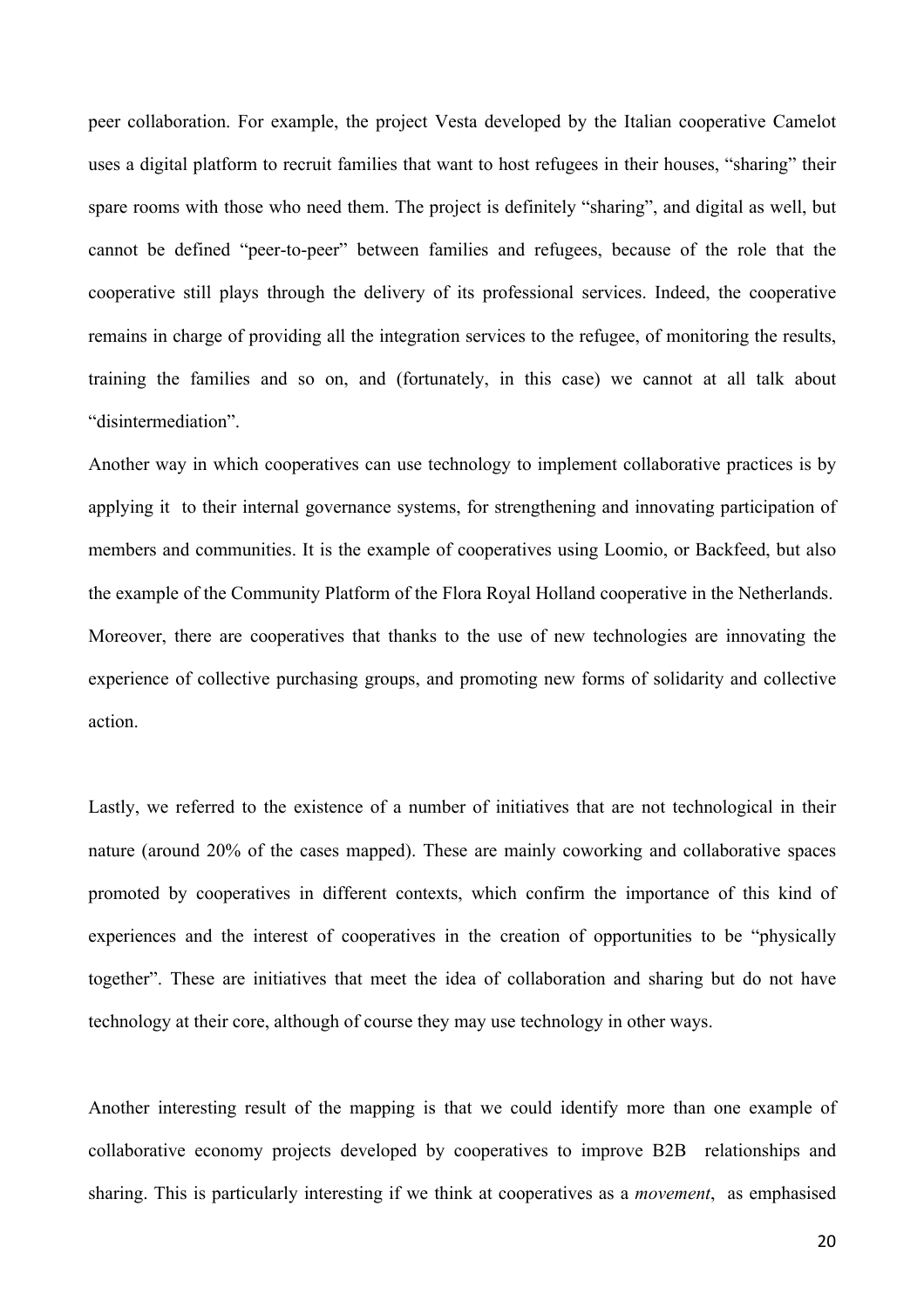also by the 6th cooperative principle stated by the International Cooperative Alliance (cooperation among cooperatives). An example of a B2B platform for cooperatives is the France Barter.

The high diversity of these experiences demonstrates once again the power of the collaborative economy concept as an inspiration for cooperative innovation. Most of the mapped cases correspond, however, to new cooperatives (start-ups) that are born within the collaborative economy movement. Only in a minority of the cases, pre-existing cooperatives have developed collaborative economy projects, although this is happening in some cases, especially among consumer cooperatives and social cooperatives.

In terms of industrial sectors, the most touched by the collaborative economy initiatives mapped are mobility, energy, tourism, finance, and food, although there are also other sectors and multisectoral initiatives, and many more may be identified by our mapping in the future.

Another interesting element that emerges from the mapping survey<sup>28</sup> is that only in 16% of the cases the cooperatives developed collaborative projects specifically for their members, while in 16% of the cases projects aimed also at members of other cooperatives, and in 68% collaborative services were meant for the broader public, open to everyone irrespective of their being or not being cooperative members.

Lastly, a significant number of cooperatives (32%) developed initiatives at the local level, 20% at the regional level, 24% aim to cover the national level, and 24% that aim at an international level. Overall, numbers of people actually reached so far are quite low. According to the numbers declared by the cooperatives involved, in 40% of the initiatives fewer than 100 people participated, in 30% of cases the users have been between 100 and 1000, in 9% of the cases between 1000 and

 $28$  The survey was filled by 23 cases, 60%.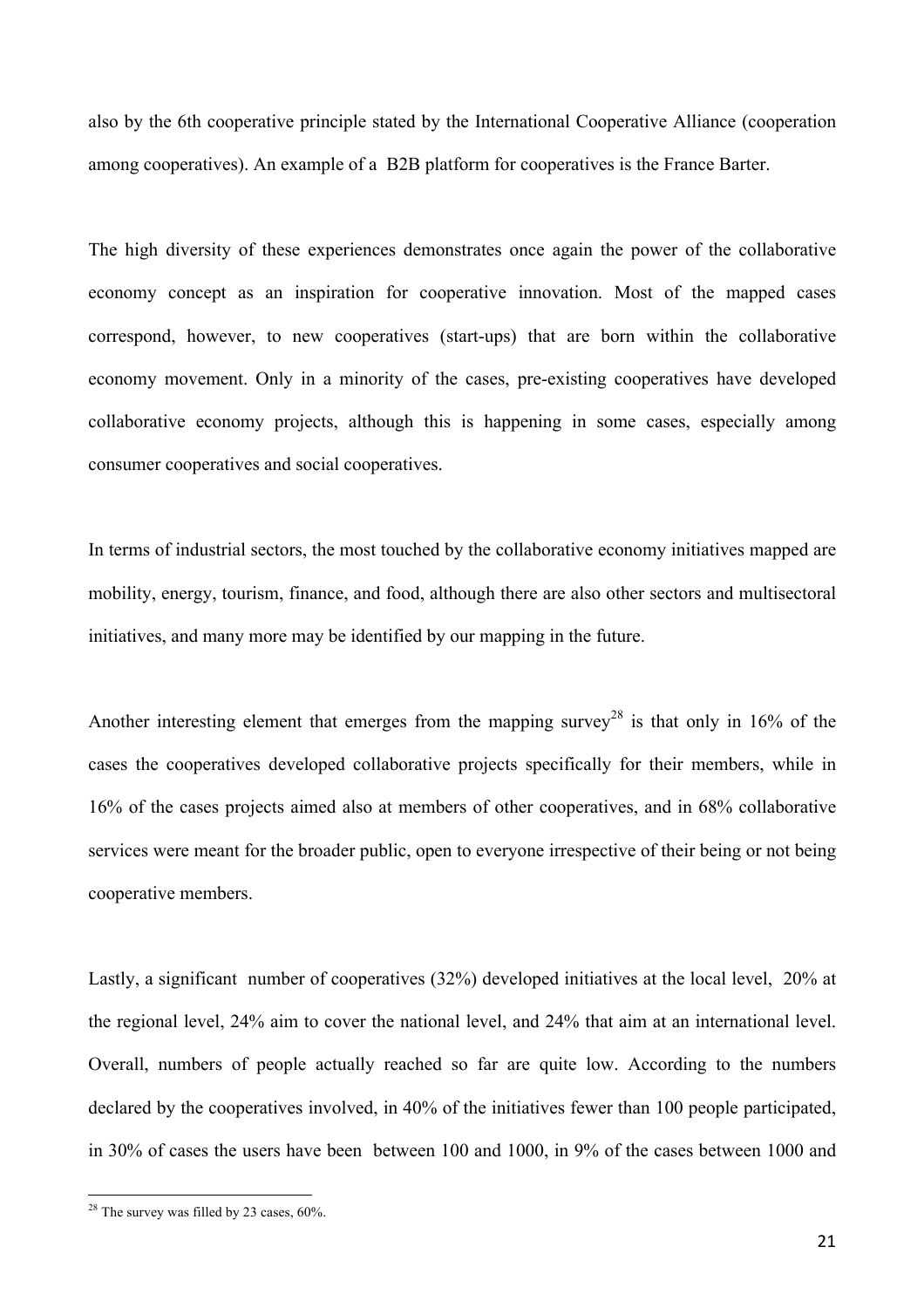5000, and in 9% of the cases over 5000 (reaching the peak of 100,000). This of course depends also on the type of initiatives (eg. coworking vs digital platform), and on their geographical ambition.

Although the mapping methodology<sup>29</sup> does not allow, especially on such limited numbers, to produce an objective picture of the phenomenon in Europe, we may already find in this empirical evidence some interesting elements for future analysis and continuous data collection.

### **c. Barriers, opportunities and open questions for the future**

From this exploratory study we can highlight a number opportunities that may emerge from the application of the collaborative economy principles and tools to cooperative companies. These have been suggested by the exchange with the interviewees from different cooperative associations. They partly overlap and confirm the results emerged from the previous research carried out in Italy already mentioned at the beginning of this paper (Como et al, 2015), and partly add new elements that we deserve attention in future research.

First of all, cooperatives could develop their own collaborative platforms to **enable different types of collaboration and exchange between peers**. This research suggests that currently cooperatives prefer to create platforms that can be used by anyone and not just by coop members (which means that there is no actual correspondence between users and owners, as sometimes is assumed when we talk about "platform cooperatives"), but this would probably depend also on the type of platform and on the sectors in which it operates. A specific suggestion raised by cooperative representatives is to develop platforms for freelance workers, to facilitate and mutualise work in this growing but challenging sector. Other suggestions concerned the possibility to promote platforms based on nonmonetary exchange and alternative currencies.

<sup>&</sup>lt;sup>29</sup> The survey was disseminated online through Cooperatives Europe and LAMA's networks, also with the support of the cooperative associations involved.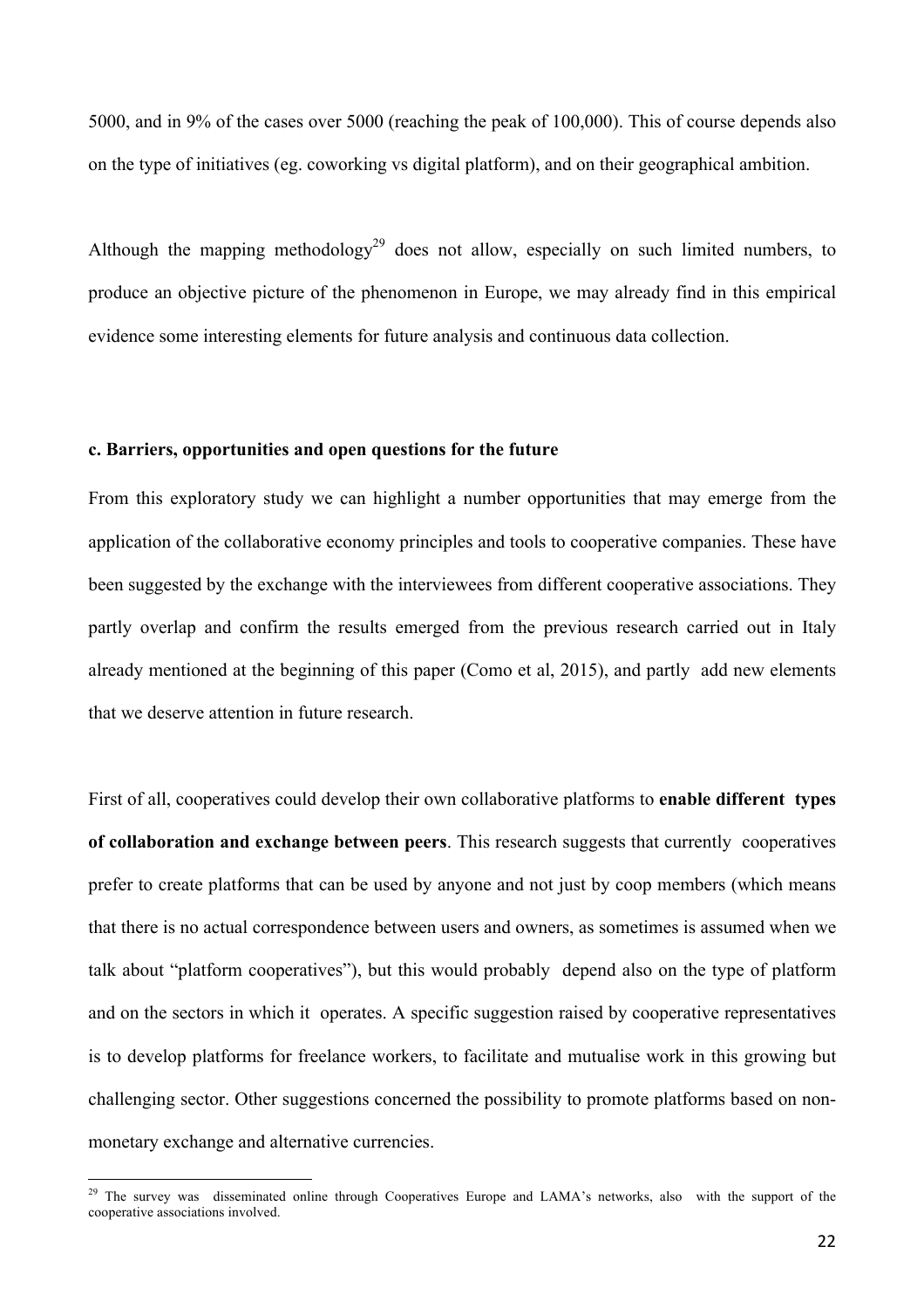Secondly, cooperatives could use the new collaborative governance tools to improve their internal processes and to **increase/improve participation** and empowerment of their members. Indeed, although cooperative ownership gives people the formal right to participate to decision-making processes, in medium and large-sized cooperatives this is not as easy in practice. We have seen the cases of Loomio or Backfeed as examples of how digital technologies can propose new ways to tackle this challenge and facilitate the participation of large and distributed communities of members as well as stakeholders. Having the right e-governance tools would become particularly important in the case of platforms and digital cooperatives with high numbers of distributed members.

Thirdly, cooperatives could develop new models for **managing the commons**, which exploit the potential of digital technologies as suggested also by the "open cooperativism" movement. This would be an opportunity for cooperatives to play a bigger role in this area where they have already experimented with success in the past, and to pioneer new viable solutions to manage collective resources in an open and at the same time economically sustainable way.

Fourthly, cooperatives could look at the **collaborative production and open manufacturing**  movements as an inspiration to think of new ways to mobilize distributed creativity. Moreover, in history a great number of agricultural cooperatives started enabling small producers to gather by sharing common facilities (olive-press, tractors and trucks, etc.etc.). Collaborative production in the manufacturing field has then a lot in common with the traditional cooperative DNA.

Lastly, they could develop new platforms for **collaboration and exchange among cooperatives.**  These could be used to facilitate knowledge sharing, enable inter-cooperative exchange of resources and services, realize common projects and build national and international networks, ultimately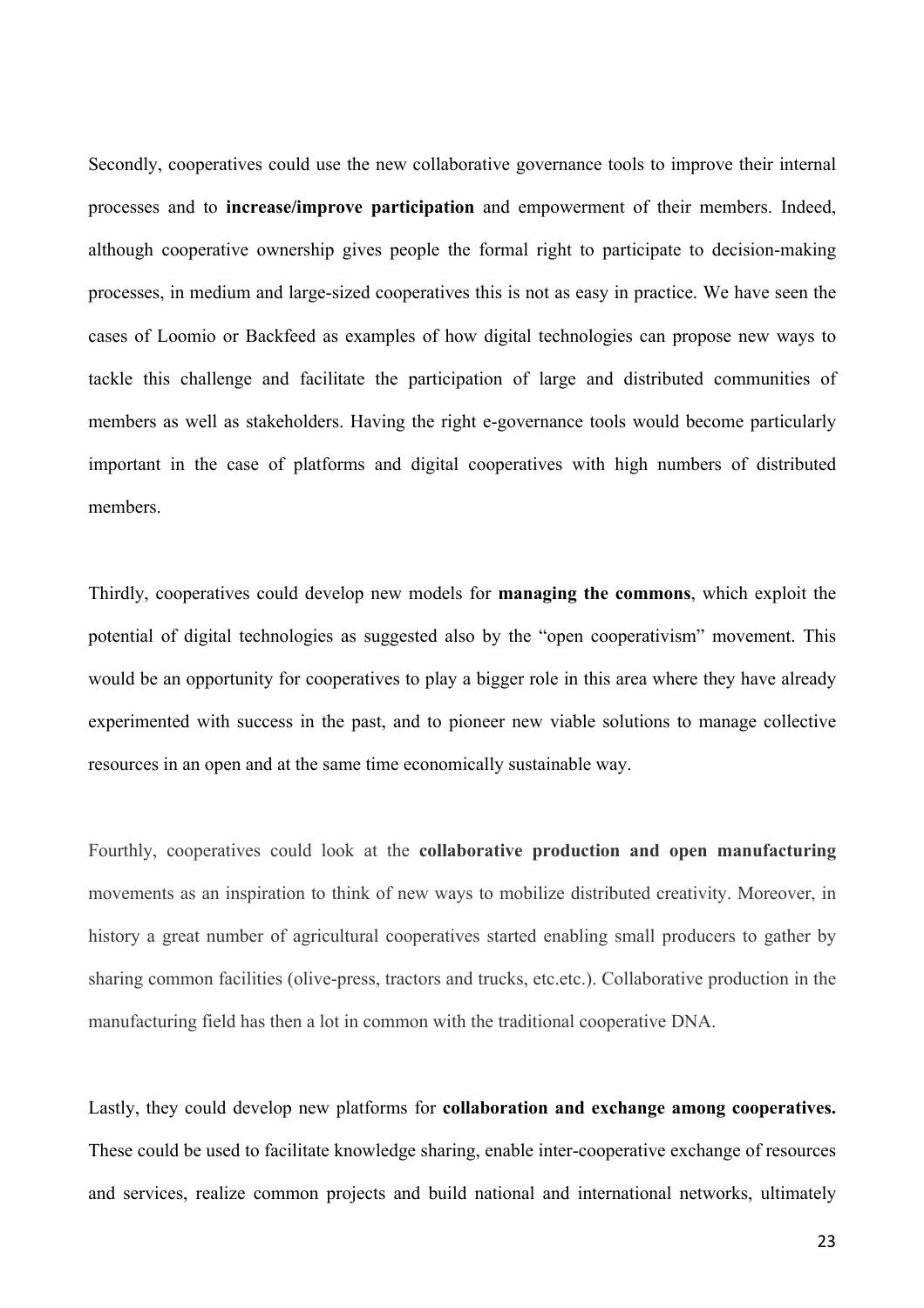valorizing cooperatives' potential as a movement that counts over 130,000 enterprises in Europe (Ica.coop, 2016), in basically all economic sectors, with 127 million members, more than 4 million employees, and nearly €990 billion annual turnover (Cooperatives Europe, 2015). Inter-cooperative collaboration can largely benefit from the use of technologies, and from a "platform approach" that is now enabled by the use of digital technologies.

In all the possibilities mentioned above, the key element that generates the shift from current cooperative practices towards the new, so-called "collaborative" models is digital innovation. As one of the interviewees pointed out "digital innovation gives power to cooperatives' mission", because it allows to do more, better, and at a larger scale what cooperatives have been doing for a long time: mobilizing community resources, fostering people's collaboration, promoting democratic governance and control.

However, there are a number of barriers that make these innovations and shift particularly challenging to implement.

One is the difficulty of established cooperatives to develop and incorporate this type of innovation. This is due to obvious difficulties in converting existing businesses,. As we have already highlighted, digital innovation and collaborative economy models tend to be more easily incorporated by younger cooperatives, therefore if we are to promote collaborative economy innovations there is a need to promote the birth of brand new cooperatives, born under this innovative logic. This requires that the cooperative model be better communicated and made more appealing to the youth, who will otherwise find their collaborative economy ventures under a different legal form.

Another barrier to the birth of new cooperatives is the lack of appropriate financial instruments to attract equity capital and long-term investments, which slows down innovation and creates a disadvantage compared to capitalistic competitors.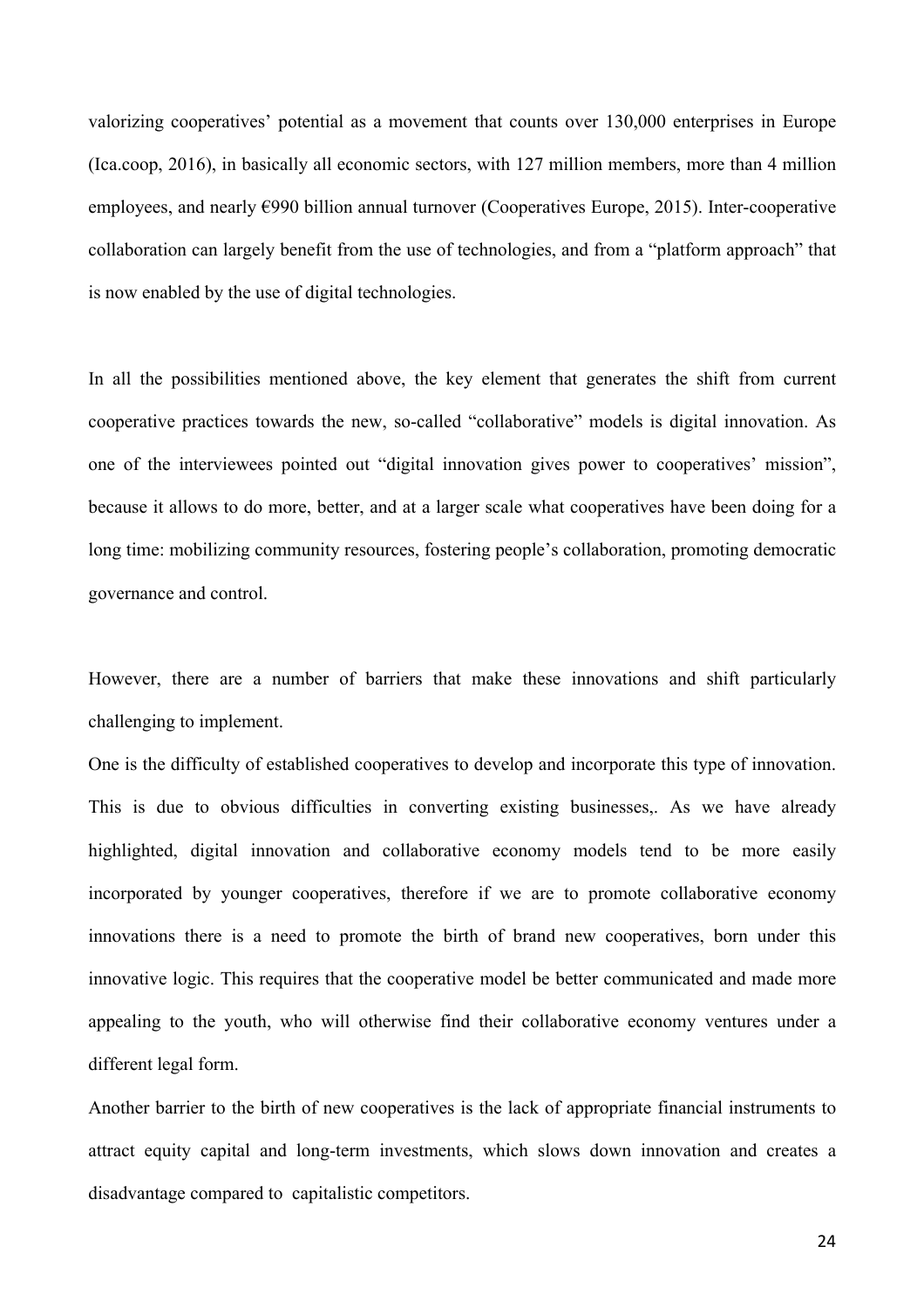Another limit is the tendency of recently created cooperatives to remain local, small in size, and insufficiently interconnected. Technology would allow them as any other operator to work on a larger scale and to overcome the barriers of space and time, but cooperatives are attached to their territory (which is in many ways a strength and distinctive feature) and sometimes remain small and marginal on the market. $30$  In the face of globalised collaborative economy markets this can become a weakness as it may become impossible for local cooperative platforms to resist the competition of large multinational platforms. Cooperatives would therefore need to scale up their size or build trans-local networks of interconnected cooperatives that can challenge the capacity of international competitors to penetrate their territories.

Another challenge concerns the difficulty to "copy" ideas and models from the collaborative economy platforms without making the mistake of exactly replicating what they are doing. There is a risk of copying the same mistakes and weakening the cooperative model if cooperatives are not able to preserve their distinctive features, such as indeed the bonding with local territories, the capacity to mutualise risks and benefits, the capacity to promote shared growth and long-term local development. For example, it has been observed that cooperatives could develop new platforms for freelance workers but they should on the other hand avoid to push all people to become freelancers, and on the contrary fight against the polarization and precarization of work which is a tendency of the on-demand economy. The preservation of democratic governance in potentially large scale cooperative platforms is also a complex challenge, as we should not assume that technology alone can be the answer.

Overall, the biggest challenge is to apply cooperative values online, and to operationalise cooperative principles (as defined by the International Cooperative Alliance) through new forms of cooperation that may be quite different from those used for the past couple of centuries.

<sup>&</sup>lt;sup>30</sup> This is of course not the case of all cooperatives, indeed some cooperatives become national leaders in their respective markets.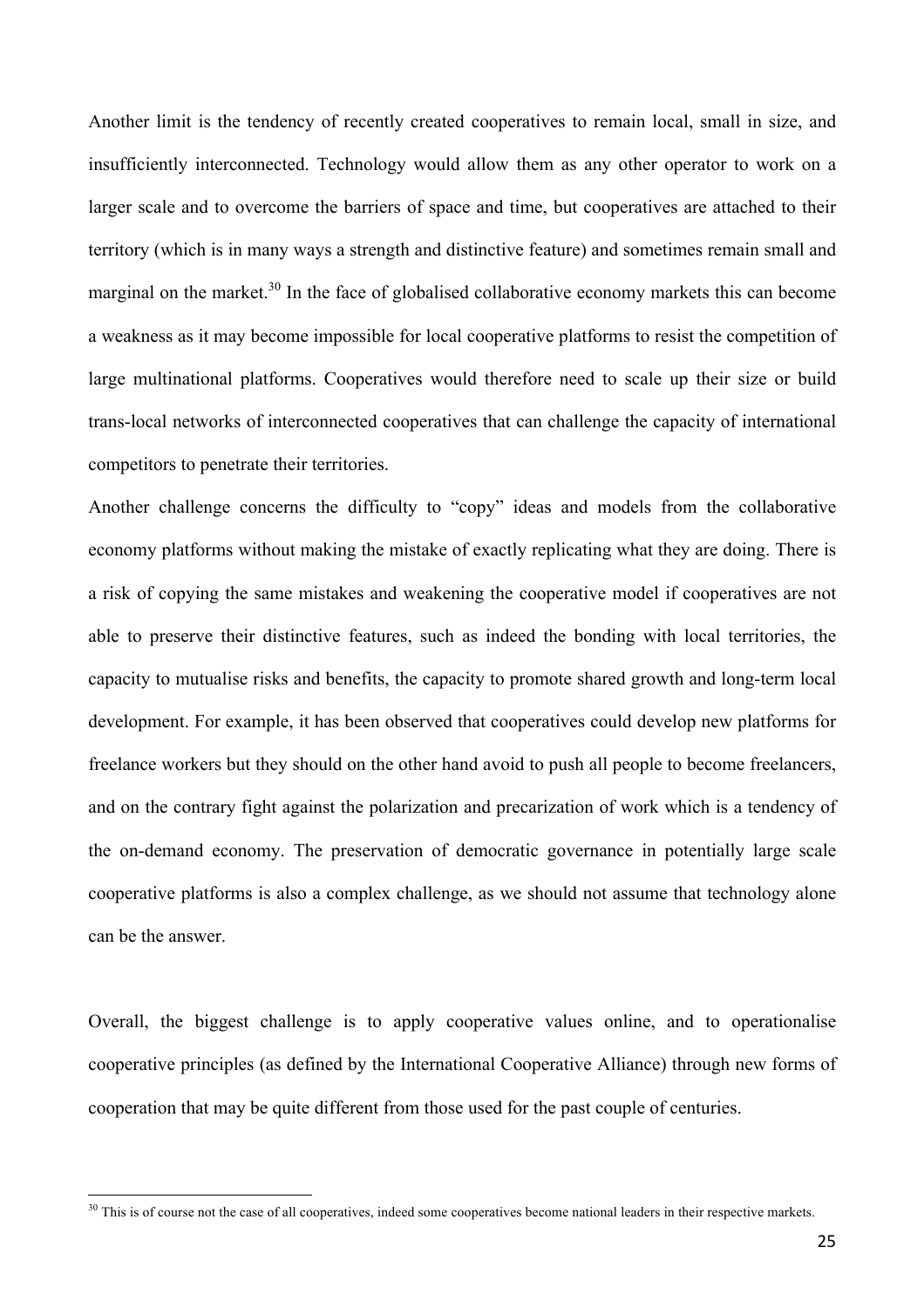### **4. Conclusions and implications for future research and policy**

This exploratory research intended to propose a new perspective on the relationship between the cooperatives and the collaborative economy in Europe, by gathering the perceptions and opinions of representatives of the cooperative movement in different countries, and by collecting some initial evidence of how cooperatives on the ground are actually engaging with collaborative economy innovations. The final aim of this reflection is to identify any potential opportunities and challenges deriving from the application and adaptation of collaborative economy models in cooperatives, and from the development of new "collaborative practices" from within the cooperative movement.

The conclusions that we present here are based on the first ideas collected from our interviewees and review of empirical cases. They are not to be considered as official positions of Cooperatives Europe nor of the cooperative associations involved. Nor they are to be considered as the arrival point of a research process that has just started. The suggestions we present will necessarily need to be analysed more in detail, and supported by sound research to be assessed for their actual feasibility and desirability in practice; nonetheless, we believe they can provide a first interesting stimulus on this topic for the European research and policy community.

Overall, the considerations raised by this study suggest that cooperatives may potentially benefit from engaging with the collaborative economy phenomenon. In particular, by exploring its innovation potential, it was suggested that cooperatives may discover new interesting ways to update and transform some of their established features, to better fit the emerging developments at societal, market, and technological level.

As some cooperative leaders highlighted in this research, cooperatives would first of all benefit from a deeper understanding and reflection on the collaborative economy topic. In general terms, it seems important that cooperatives approach this topic soon, and in an open and proactive way. It was highlighted that cooperatives should look at the positive potential of the collaborative economy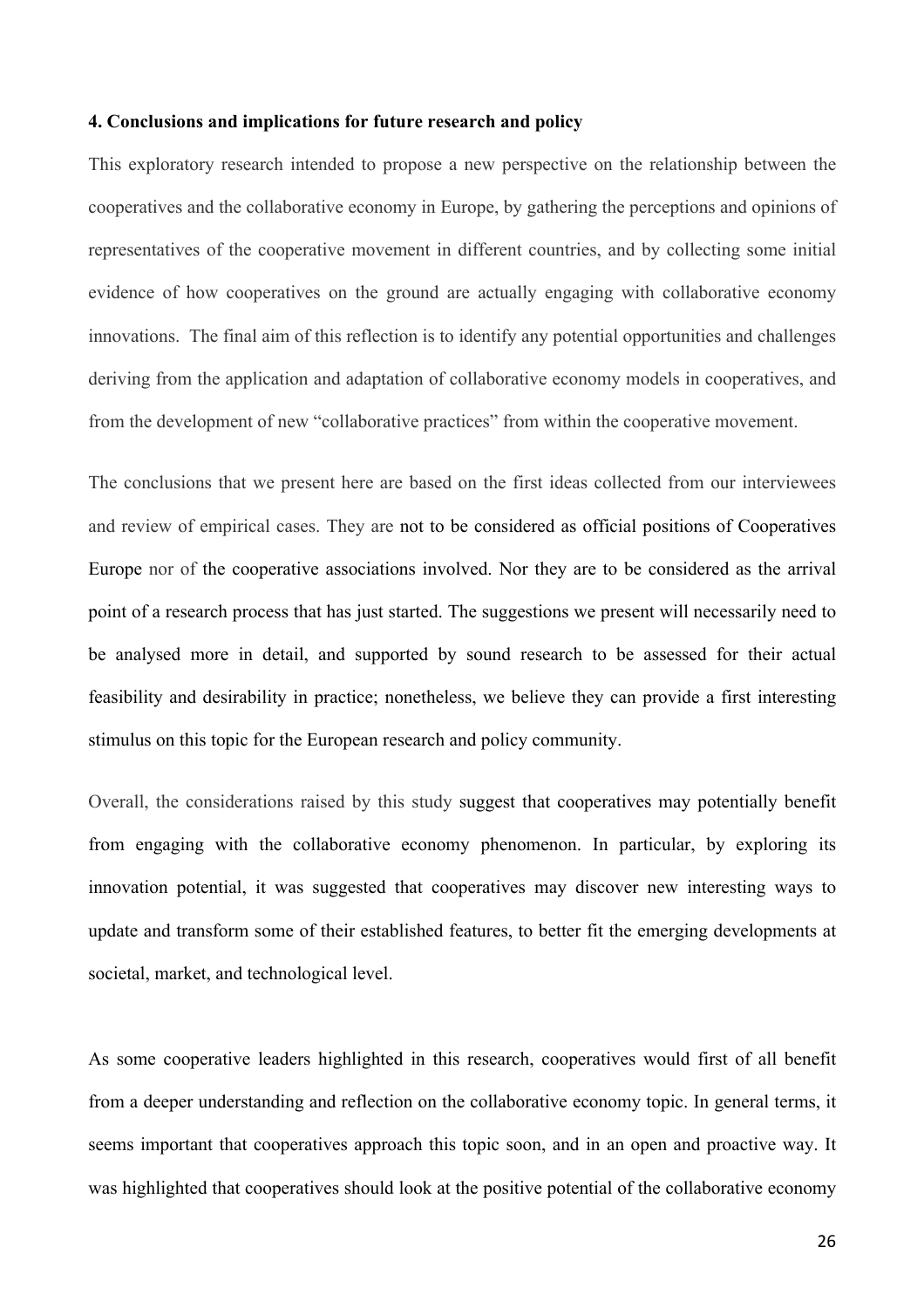phenomenon, and not fear it the even when it leads to the emergence of new, global competitors that use a "collaborative" language mainly for commercial purposes. Cooperatives have internal histories and resources which might allow them to build alternative models challenging such competitors, developing their new distinctive solutions that are in line with cooperative principles and fundamental values.

The cooperative movement, it was observed, has demonstrated the capacity to combine economic growth and impact with the capacity to promote significant forms of empowerment, participation, and social interconnectedness. These are an important asset in the collaborative economy model, and if cooperatives are able to valorise them also in digital ways, they may become their distinctive added value into this emerging movement. Cooperatives can indeed contribute to the collaborative economy with a new (new for the collaborative economy, not for cooperatives) idea of community that is based on membership rather than usership. Moreover, by valorising their widespread presence across Europe and beyond, it was suggested that cooperatives might also use the collaborative economy model to build large interconnected networks across the territories that challenge the collaborative economy incumbents.

Another area of opportunity and idea which emerged from the research is that cooperatives might also benefit from exploring more and deeper the potential of new concepts such as "collaborative production", "collaborative learning and knowledge", and new fields of development such as the area of the commons, where they can play an important role and contribute to sustainable social and economic development.

However, this preliminary study suggests also that a cooperative movement willing to fully invest the collaborative economy potentials may be confronted to a number challenges, for example:

● to raise awareness of the collaborative economy models and features and to understand the reasons and structural basic conditions for its success;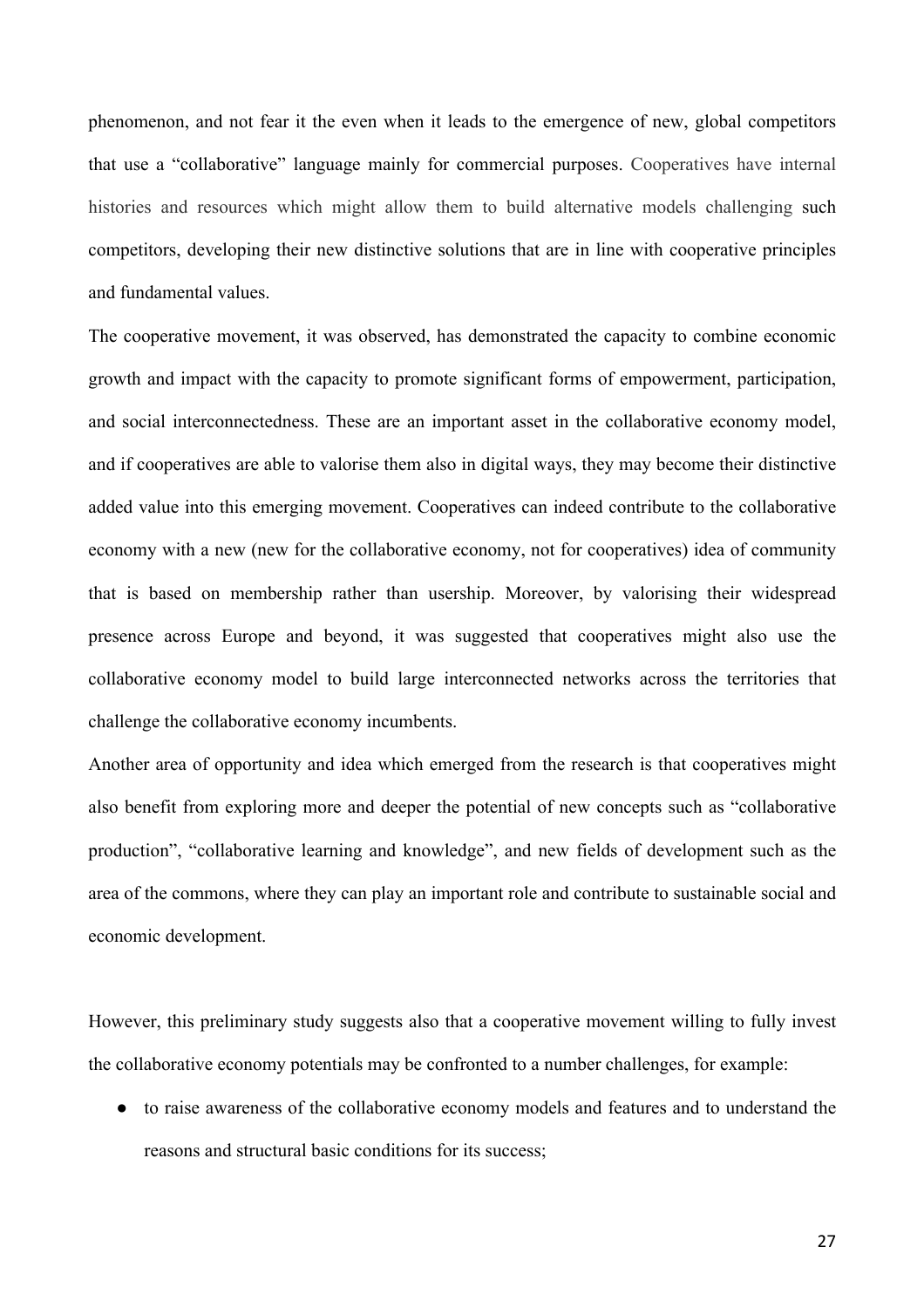- to encourage existing cooperatives to exploit the potential of digital and web technologies to update and upgrade their internal participation patterns;
- to support the development of new cooperatives setting up financial, technical and strategic support schemes at national and EU level;
- to set up relevant frameworks to pilot solutions, evaluate results and replicate successes fostering at the same time an open and distributed discussion aimed at balancing the presence of the sole "capitalist-based collaborative economy" narrative.

The relevance of the opportunities that seem to emerge from this initial scoping of the topic, and the complexity of the challenges that accompany them, suggest that more research is needed in this area, to better understand emerging dynamics and possible ways forward.

At the same time, this study suggests that there would also be room to stimulate the EU at institutional level, to consider the possible role of the cooperative legal form into peer-to-peer commercial markets. Cooperatives can match democracy, transparency, local and global impact, employment regulation, consumer safety and redistribution "by form", with the power of a digital, user friendly, attractive and effective environment typical of the collaborative economy business models. Moreover, from governance to learning platforms, and considering the wide world of noncommercial sharing activities in many way based on – or fostered by – digital social platforms, an even bigger space of opportunities could be opened up by looking at the possible contribution of cooperatives.

Lastly, the promotion of a collaborative-cooperative economy, deeply enrooted in local territories and combining economic opportunities with social and democratic values, may possibly represent also a valuable path for the EU institutions to strengthen reputation among citizens, and to effectively pursue the objective of a smart, sustainable, and inclusive growth, ultimately improving wellbeing, social cohesion and security in Europe.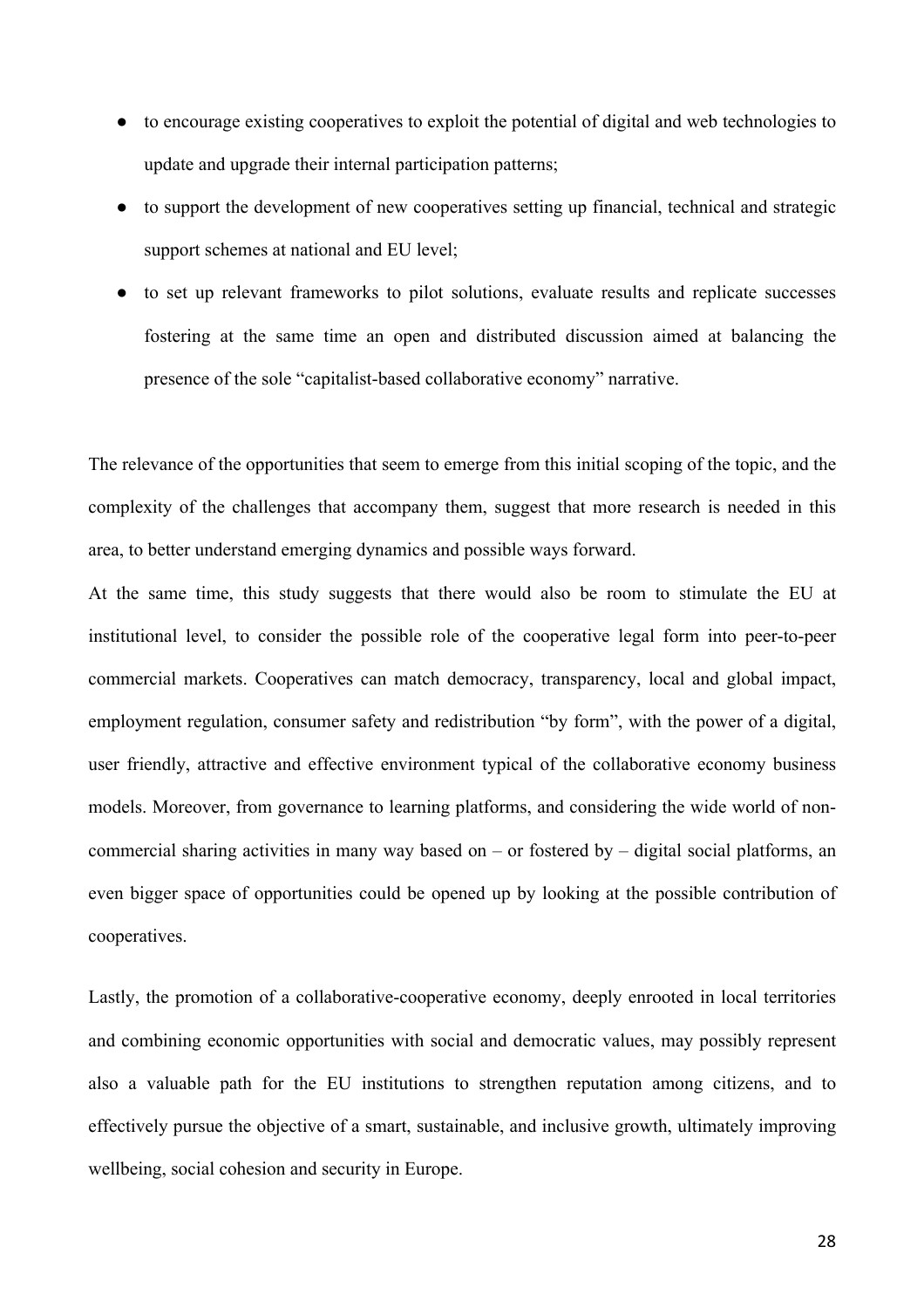### 5. **Acknowledgements**

We acknowledge for the contributions to the research:

- Jean-Louis Bancel President, CoopFR (France)
- Matteo Bettoli In charge of Cooperative Promotion and Development, Confcooperative (Italy)
- Stéphane Boulanger Director, Febecoop (Belgium)
- Louis Cousin Project Officer, Cooperatives Europe (Belgium)
- Catherine Friedrich –Research Director, CG Scop (France)
- Mauro Lusetti President, Legacoop (Italy)
- Ed Mayo Secretary General, Co-operatives UK (United Kingdom)
- Adam Piechowski Director, KRS (Poland)
- Christian Pomper Board Member, Österreichischer Genossenschaftsverband (ÖGV) (Austria)
- Ilona Švihlíková Expert, economist, Alternativa Zdola, collaborator of Družstevní Asociace České republiky (DACR) (Czech Republic)
- Arjen Van Nuland Director, NCR (Netherlands)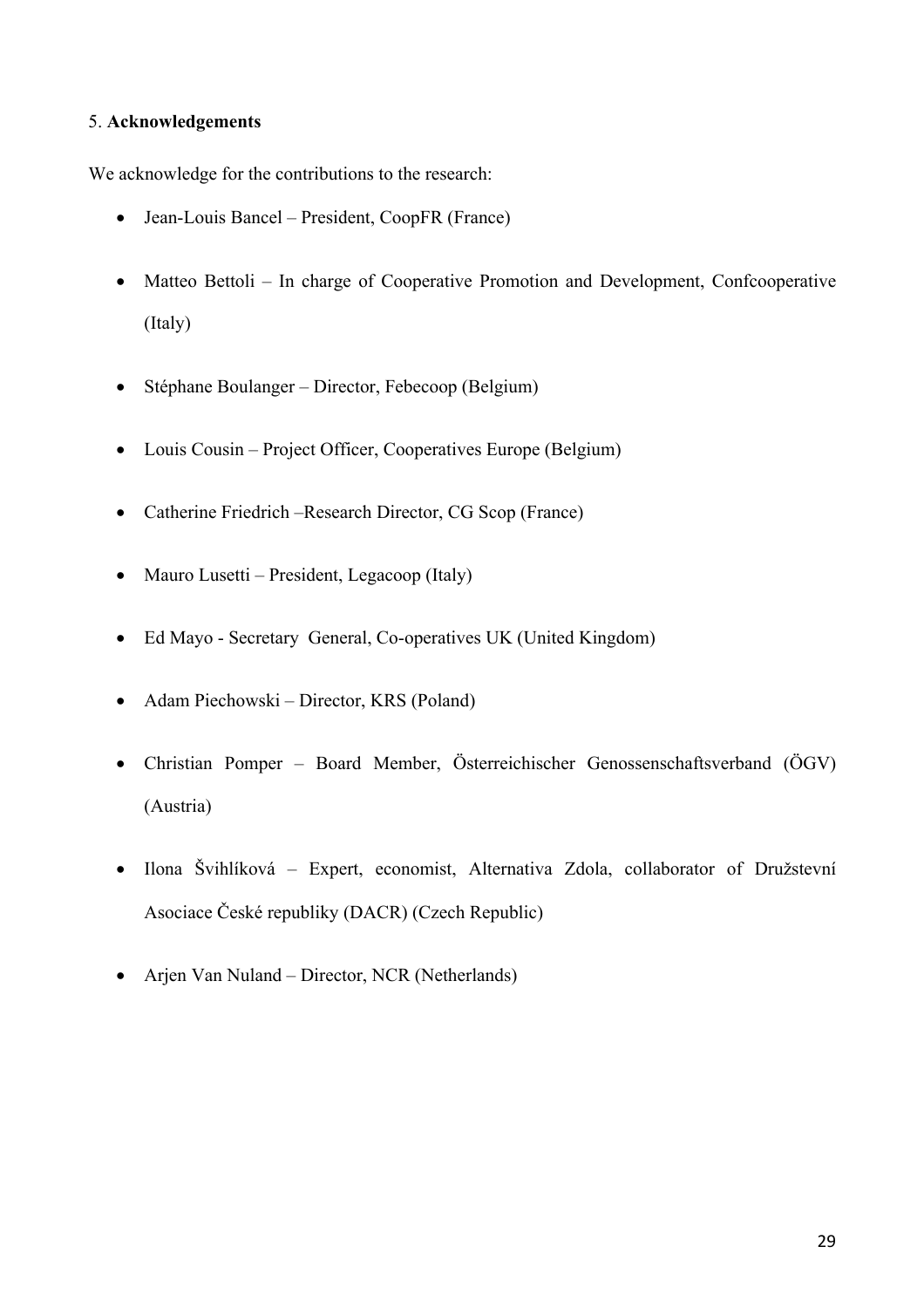### **6. Bibliography**

- Accenture (2016). Platform Economy: Technology-driven business model innovation from the outside in. *Technology Vision 2016* [online]. Available at: https://www.accenture.com/fr-fr/\_acnmedia/PDF-2/Accenture-Platform-Economy-Technology-Vision-2016-france.pdf [Accessed 22 Jul. 2016]
- Bauwens, M. and Kostakis, V. (2014). From the Communism of Capital to Capital for the Commons: Towards an Open Co-operativism. *Triple C*, (Vol 12 N.1).
- Bollier, D. (2014). Bauwens: use a peer production license to foster "Open Cooperativism". [Blog] *www.bollier.org*. Available at: http://bollier.org/blog/bauwens-use-peer-productionlicense-foster-"open-cooperativism" [Accessed 8 Aug. 2016].
- Botsman, R. and Rogers, R. (2010). *What's mine is yours*. New York: Harper Business.
- Ceccarelli, R. (2016). *Cooperazione 2.0. Le alternative alla sharing economy*. 1st ed. [ebook] Che fare Almanacco. Available at: https://www.che-fare.com/cooperazione-2-0-lealternative-nella-sharing-economy/ [Accessed 23 Aug. 2016].
- Coats, J. D. (2016). Not a Co-op. Not a Platform Co-op! [Blog] *Open*. Available at: http://open.coop/2016/06/23/not-a-co-op-not-a-platform-co-op/ [Accessed 18 Aug. 2016].
- Codagnone C., Abadie F., Biagi F. (2016); The Future of Work in the 'Sharing Economy'. Market Efficiency and Equitable Opportunities or Unfair Precarisation? *Institute for Prospective Technological Studies*, JRC Science for Policy Report EUR 27913 EN, doi:10.2791/431485
- Como, E. et al. (2015). Dalla Sharing Economy all'Economia Collaborativa: l'impatto e le opportunità per il mondo cooperativo. *Quaderni di Unipolis*. [online] Available at: http://www.fondazioneunipolis.org/wp-content/uploads/2015/12/Ricerca-Economiacollaborativa-e-Cooperazione.pdf [Accessed 8 Aug. 2016].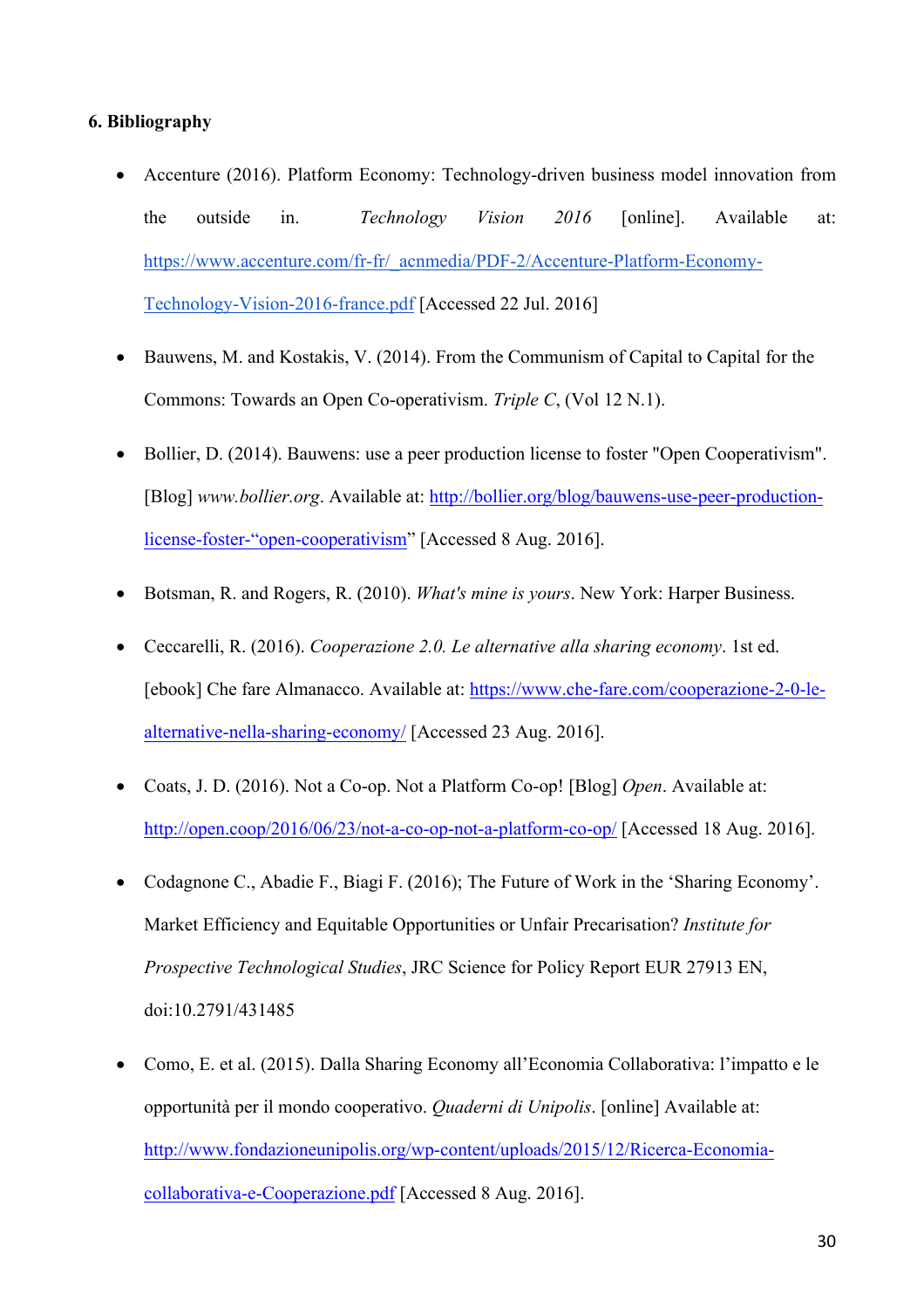- Conaty, P. and Bollier, D. (2014). *Towards an open cooperativism. A new social economy based on open platforms, Cooperative models and the Commons.*. 1st ed. [pdf] Berlin. Available at: http://bollier.org/sites/default/files/misc-file-upload/files/Open%20Cooperativism%20Report%2C%20January%202015\_0.pdf [Accessed 23 Aug. 2016].
- Cooperatives Europe (2015). The power of cooperation. Cooperatives Europe key figures 2015. *Cooperatives Europe.* [online] Available at: https://coopseurope.coop/sites/default/files/The%20power%20of%20Cooperation%20- %20Cooperatives%20Europe%20key%20statistics%202015.pdf [Accessed 22 Jul. 2016].
- CNNnumerique.fr. (2016). *Rapport travail, emploi, numérique: les nouvelles trajectoires.*  [online] Available at: http://cnnumerique.fr/travail/ [Accessed 5 Aug. 2016].
- Dervojeda, K., Verzijil, D., Nagtegaal, F., Lengton, M., & Rouwmatt, E. (2013) *The Sharing Economy: accessibility based business models for peer-to-peer markets*. European Commission *business* Innovation Observatory.
- De Groen, W. P. and Maselli, I. (2016). The Impact of the Collaborative Economy on the Labour Makert. *CEPS Special Report (35)* N° 138. Available at: https://www.ceps.eu/publications/impact-collaborative-economy-labour-market [Accessed 20 Aug. 2016].
- Donnerbrink, T. and Kagel, E. (2016). Platform Cooperativism: an international movement on the rise. [Presentation] *Berlin Coop Platform Meet Up*. Available at: http://www.slideshare.net/doennebrink/platform-cooperativism-60904094 [Accessed 28 Jul. 2016]
- European Union: European Commission (2015). Cooperative Working Group: 'Fostering Cooperatives' potentional to generate smart growth and jobs. June 2013 to November 2014.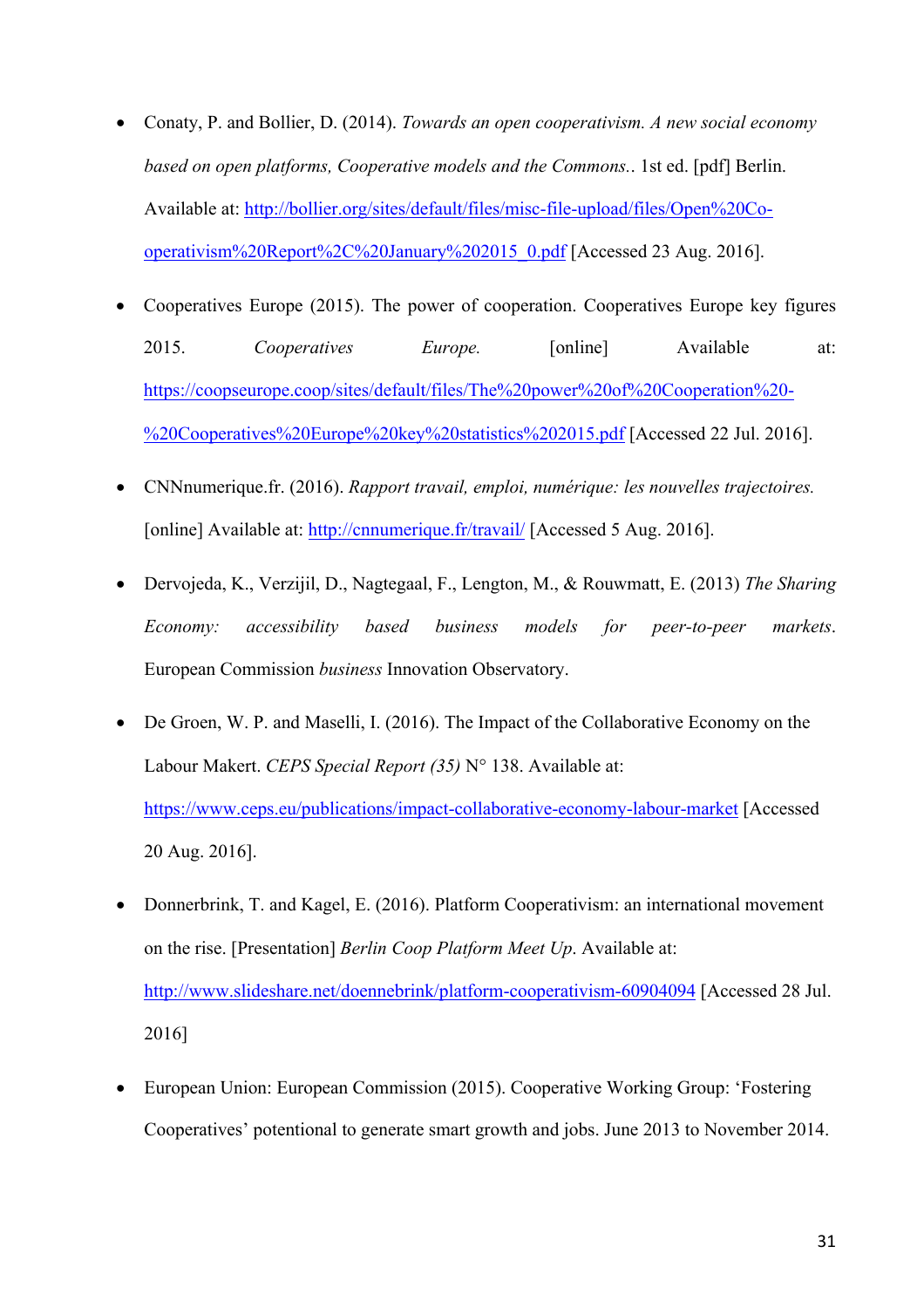Available at: http://ec.europa.eu/DocsRoom/documents/10450/attachments/1/translations [Accessed 23 Aug. 2016].

- European Union: European Commission (2016a). *Cooperatives* [online]. DG Growth official website. Available at: http://ec.europa.eu/growth/sectors/socialeconomy/cooperatives [Accessed 03 Aug. 2016].
- European Union: European Commission (2016b), *The use of collaborative platforms*. [Luxembourg]: [Publications Office]. Flash Eurobarometer 438. Available at: ec.europa.eu/COMMFrontOffice/PublicOpinion/index.../72885 [Accessed 9 Aug. 2016].
- European Union: European Commission (2016c), *Communication from the Commission to the European Parliament, the Council, the European Economic and Social Committee and the Committee of the Regions. A European Agenda for the Collaborative Economy*. COM(2016) 356. Available at: http://ec.europa.eu/DocsRoom/documents/16881 [Accessed 9 Aug. 2016].
- Etheridge, E. (2016). The end of ownership culture. *The New York Times*, [online] p.The Opinion Pages. Available at: http://opinionator.blogs.nytimes.com/2009/01/22/the-end-ofownership-culture/?  $r=0$  [Accessed 6 Aug. 2016].
- Goudin, P. (2016). The Cost of Non-Europe in the Sharing Economy Economic Social and Legal Challenges and Opportunities. *European Parliamentary Research Service*. Available at:

http://www.europarl.europa.eu/RegData/etudes/STUD/2016/558777/EPRS\_STU(2016)5587 77\_EN.pdf [Accessed 22 Aug. 2016].

• Ica.coop. (2016). *Co-operative identity, values & principles | ICA: International Cooperative Alliance*. [online] Available at: http://ica.coop/en/whats-co-op/co-operativeidentity-values-principles [Accessed 23 Aug. 2016].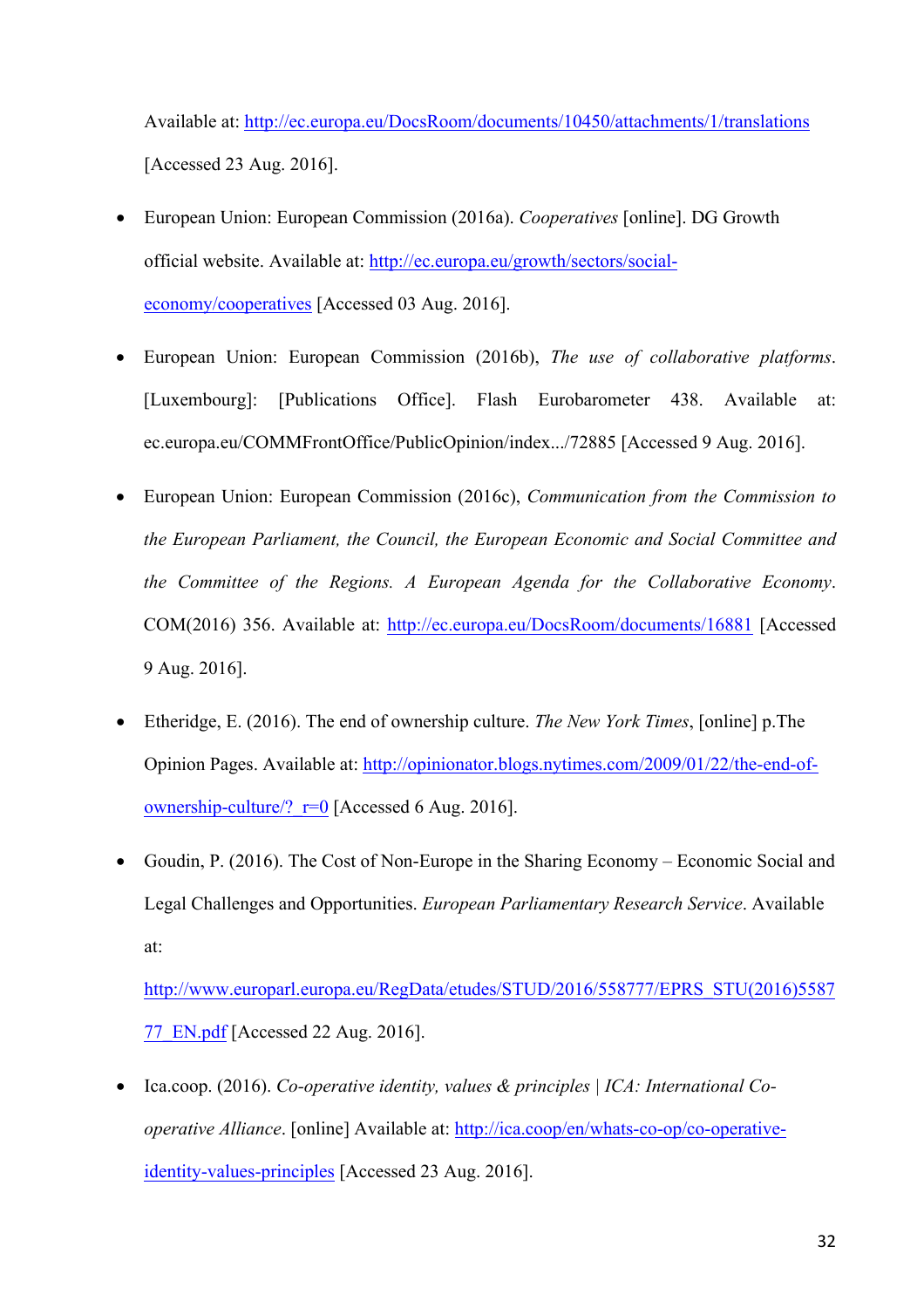- Johnson, C. (2016). 11 Platform Cooperatives Creating a Real Sharing Economy. [Blog] *Shareable*. Available at: http://www.shareable.net/blog/11-platform-cooperatives-creatinga-real-sharing-economy [Accessed 11 Aug. 2016].
- Meshing.it. (2016). *Mesh - the pulse of the sharing economy*. [online] Available at: http://meshing.it/about [Accessed 5 Aug. 2016].
- Moazed, A. (2016). What is a Platform?. [Blog] *Applico*. Available at: https://www.applicoinc.com/blog/what-is-a-platform-business-model/ [Accessed 25 Jul.] 2016].
- Pais, I. (2014). Avanza il modello delle aziende piattaforma. [Blog] *La Nuvola del Corriere*. Available at: http://nuvola.corriere.it/2014/01/08/start-up-avanza-il-modello-delle-aziendepiattaforma/ [Accessed 7 Aug. 2016].
- Pais, I., Provasi, G. (2015), Sharing Economy: a Step towards the Re-Embeddedness of the Economy?, *Stato e Mercato*; (105): 347-378 [http://hdl.handle.net/10807/69521].
- P2P Foundation Wiki (2016), *Category: Collaborative Economy,* [online]. Available at: https://wiki.peer-to-peerfoundation.net/Category:Collaborative\_Economy [Accessed 25 Aug. 2016].
- Rifkin, J. (2000). *The age of access*. New York: J.P. Tarcher/Putnam.
- Rifkin, J. (2014). *The zero marginal cost society.* Palgrave MacMillan.
- Schneider, N. (2015). 5 Ways to Take Back Tech. Enough of the doom and gloom! Here are a few ideas for a digital revolution that enriches us all – not just the whealty. *The Nation*. [online] Available at: https://www.thenation.com/article/5-ways-take-back-tech/ [Accessed] 10 Aug. 2016].